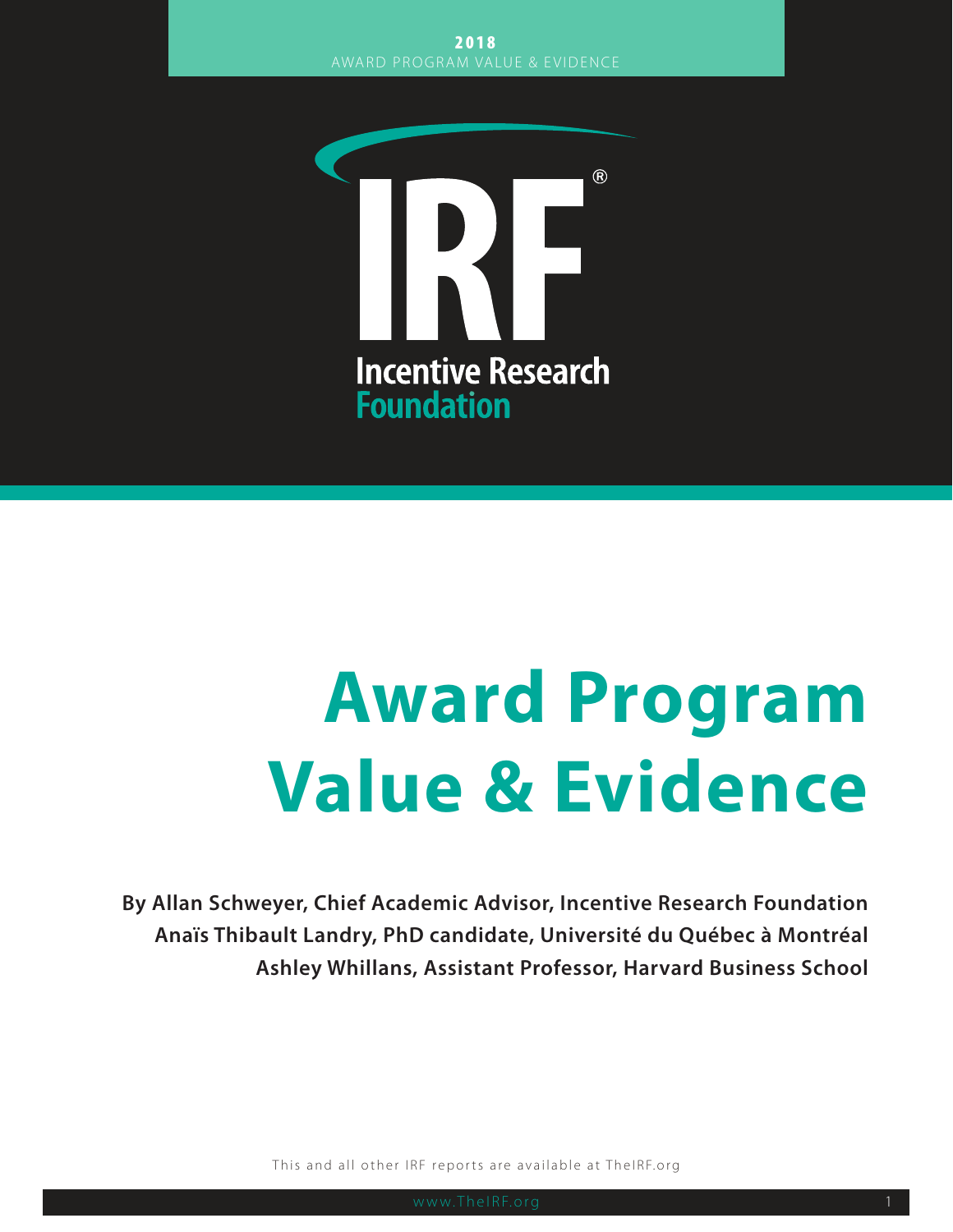# **IRF**<br>Incentive Research

### **TABLE OF CONTENTS:**

| Evidence for Incentive, Reward and Recognition (IRR) programs5              |
|-----------------------------------------------------------------------------|
|                                                                             |
|                                                                             |
|                                                                             |
| The Psychological Mechanisms Underlying the Advantages of Tangible Non-Cash |
|                                                                             |
| A note of caution in the use of tangible non-cash rewards 11                |
|                                                                             |
|                                                                             |
|                                                                             |
| Timing, Specificity, and Authenticity Matter 14                             |
|                                                                             |
|                                                                             |
| Focusing on the hard, tangible financial benefits 16                        |
|                                                                             |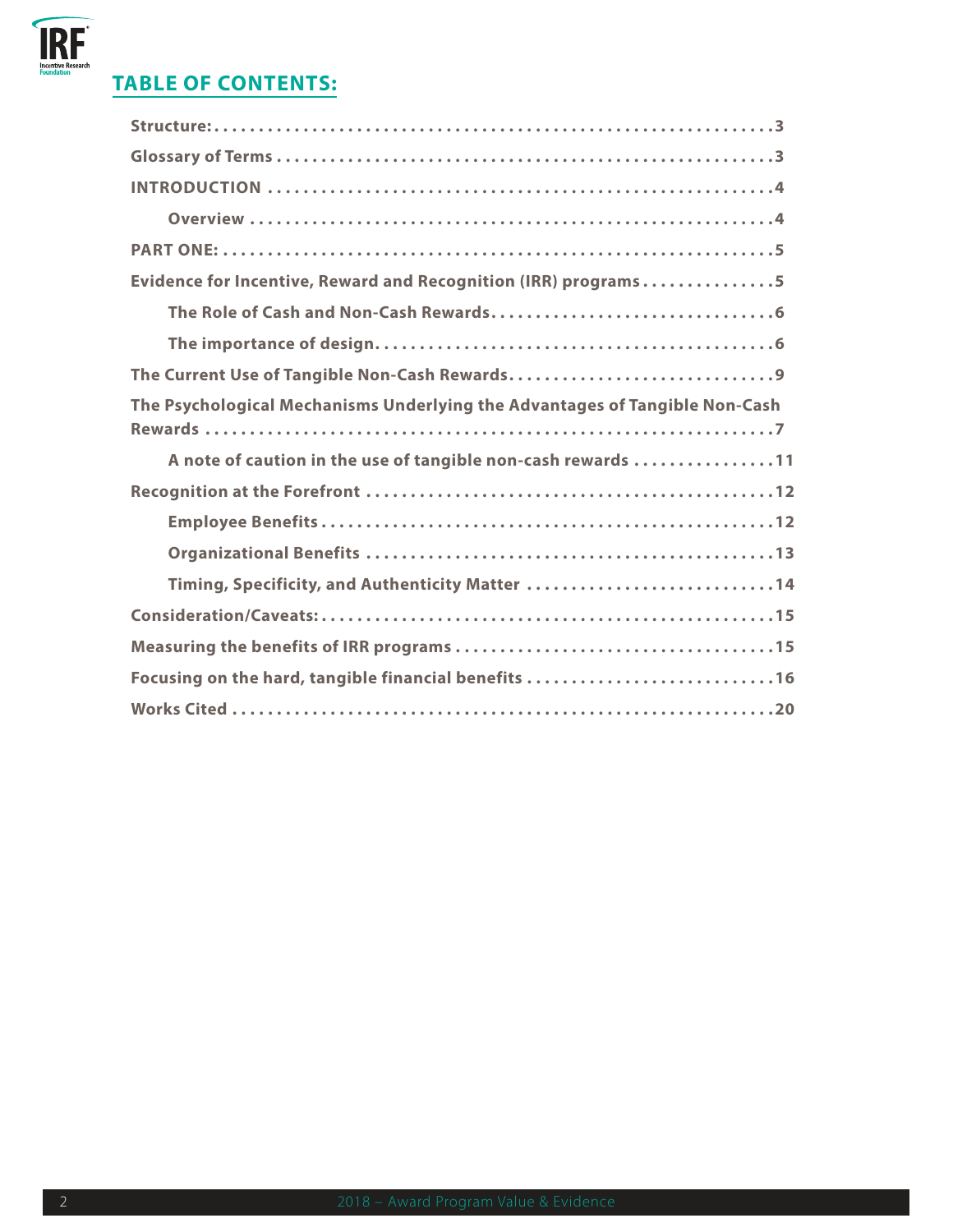

#### **Structure:**

This study the first in a two-part series. In part one, *Award Program Value & Evidence*, we discuss the role of recognition in incentive, reward and recognition initiatives and the broad benefits of cash and non-cash rewards. We conclude *Award Program Value & Evidence*, with a discussion around the measurement and reporting of the hard, tangible financial benefits of IRR programs.

In part two, *Establishing the Intangible, Non-Financial Value of Awards Programs*, we review the *intangible, non-financial* benefits of IRR programs in detail, and explore how these benefits can be measured and reported for a more complete understanding of the benefits of IRR programs. In other words, we provide program designers with tools to more fully measure and communicate the value of their non-cash reward and recognition programs. We describe and explain why, in addition to the hard dollar measurement of returns, the intangible returns of the program should also be estimated and reported.

#### **Glossary of Terms**

Various terms are used, in some cases interchangeably, throughout this paper. The following are brief descriptions of those terms.

**Cash Reward:** Any financial reward, including cash (including wires, checks, etc.) and cash equivalents, including stocks, etc.

**Non-Cash Reward:** Any reward that is not cash or cash equivalent (e.g., travel, merchandise, etc.)

**Tangible Non-Cash Reward:** Any reward of monetary value that is not cash or cash equivalent.

**Tangible Rewards:** This term, used mainly in academia as a substitute for "non-cash reward or tangible non-cash reward." It refers to rewards that have tangible value, but are neither cash nor cash-equivalents.

**Intangible Reward:** Any reward of no financial or tangible value. For example, verbal or written recognition.

**Incentive:** An incentive is anything offered beforehand to elicit or motivate a person to act, exhibit a behavior, etc. (i.e., if/then) Incentives combine with one or more reward types. For example, a tangible travel reward or cash bonus, or and intangible reward, including the expectation of appreciation. Incentives are often used to drive short-term outcomes, such as sales quotas.

**Recognition:** All recognition is also a reward and all rewards are forms of recognition. Recognition can be provided in the form of tangible or cash rewards and/or in the form of an intangible reward, such as public acknowledgement and appreciation for something done well. Recognition may be offered after a behavior or achievement (i.e., now/that). Recognition is often used to drive longer-term cultural change.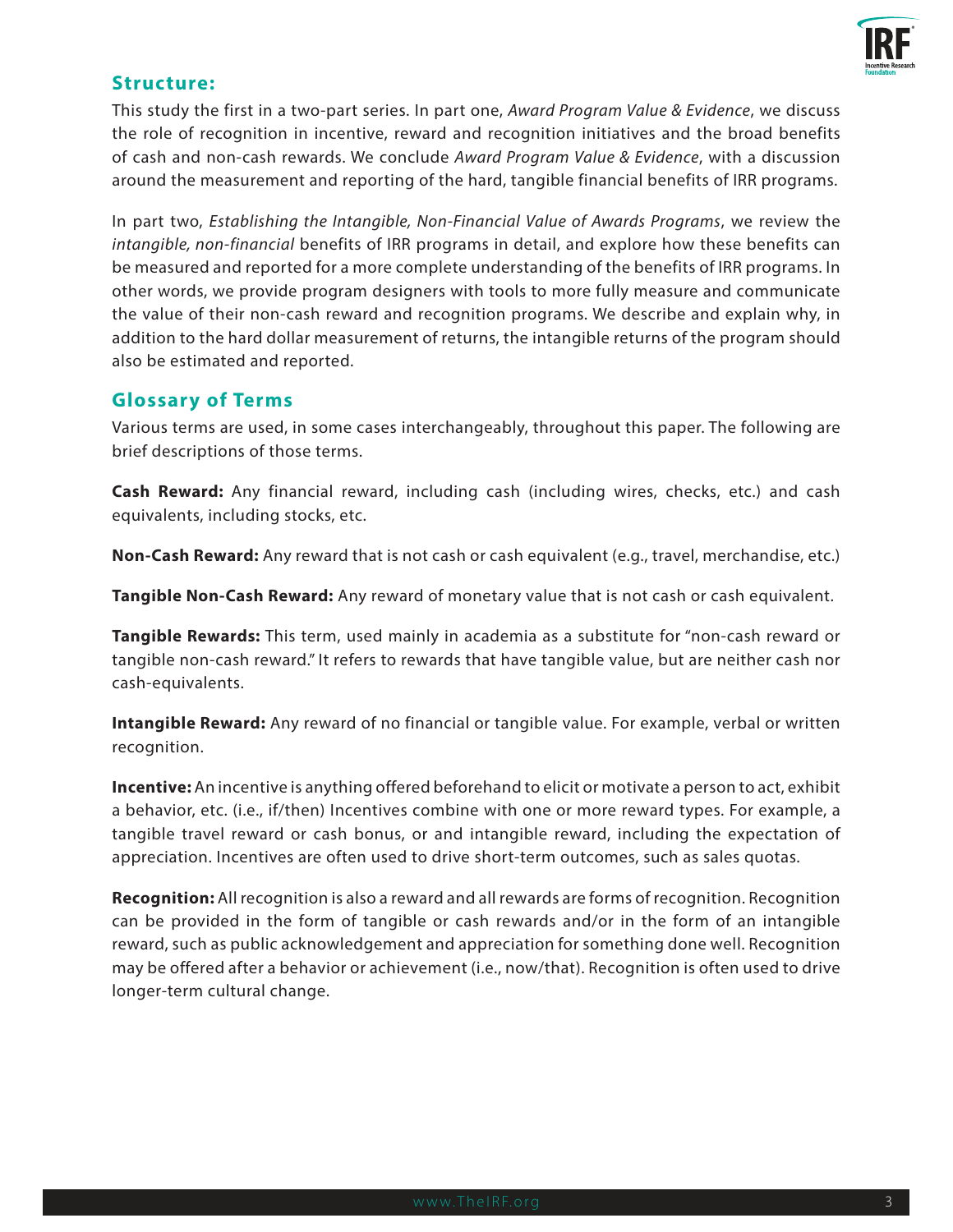

#### **Introduction**

*"The purpose of an incentive program is to elicit the right type and level of effort… for the lowest cost."* – Scott Jeffrey, 2003

Organizations demand returns from their investments, including investments in incentive, reward and recognition (IRR) programs. Most leaders expect their investments in these programs to drive more sales, increase revenue, and result in a larger share of the market. Leaders may also seek measurable improvements in production costs, product quality, reduced accidents and downtime *and* lower attrition and absenteeism, amongst other outcomes.

Each of the outcomes above is either a direct, tangible and financial measure of a program's effectiveness or one that can be converted to a financial metric easily. Tracking these measur-able improvements is essential to understanding the Return on Investment (ROI) for any IRR program. Less common are attempts by organizations to capture the intangible, *non-financial* benefits of rewards programs on employee morale and engagement, organizational culture, customer satisfaction, citizenship behavior, and the organization's employer brand. (Ittner & Larcker, 2003).

Though collecting data to measure the intangible, non-financial benefits of IRR initiatives is difficult and imprecise, doing so should interest organizations for two reasons:

- First, measurement of both hard, tangible and intangible benefits is a best practice necessary for a complete and effective ROI analysis (The ROI Institute, 2013). Both are included in ROI analysis so that a more complete estimation of the full returns of an IRR program can be captured and documented (Phillips, Phillips, & Schell, 2015).
- Second, by developing a comprehensive understanding of a program's intangible, nonfinancial benefits through assessment of the value of the program, i.e., "Return on Value" (VOI) – covered in Part Two of this paper – a more complete and compelling business case for the use of such programs can be built.

#### **Overview**

This paper attempts to identify and discuss both the hard, tangible and intangible benefits of incentive, reward and recognition initiatives and how those benefits can be captured – measured where possible – and conveyed. In *Award Program Value & Evidence*, we begin by reviewing various types of rewards used in the workplace and comprised in IRR programs, namely cash and non-cash rewards. Next, we discuss increased employee engagement, customer satisfaction, and other additional benefits of the programs. We argue that whenever possible, intangible, nonfinancial benefits of IRR programs should be included in the intangible column of ROI even if, as in the great majority of organizations, they cannot be easily converted to money.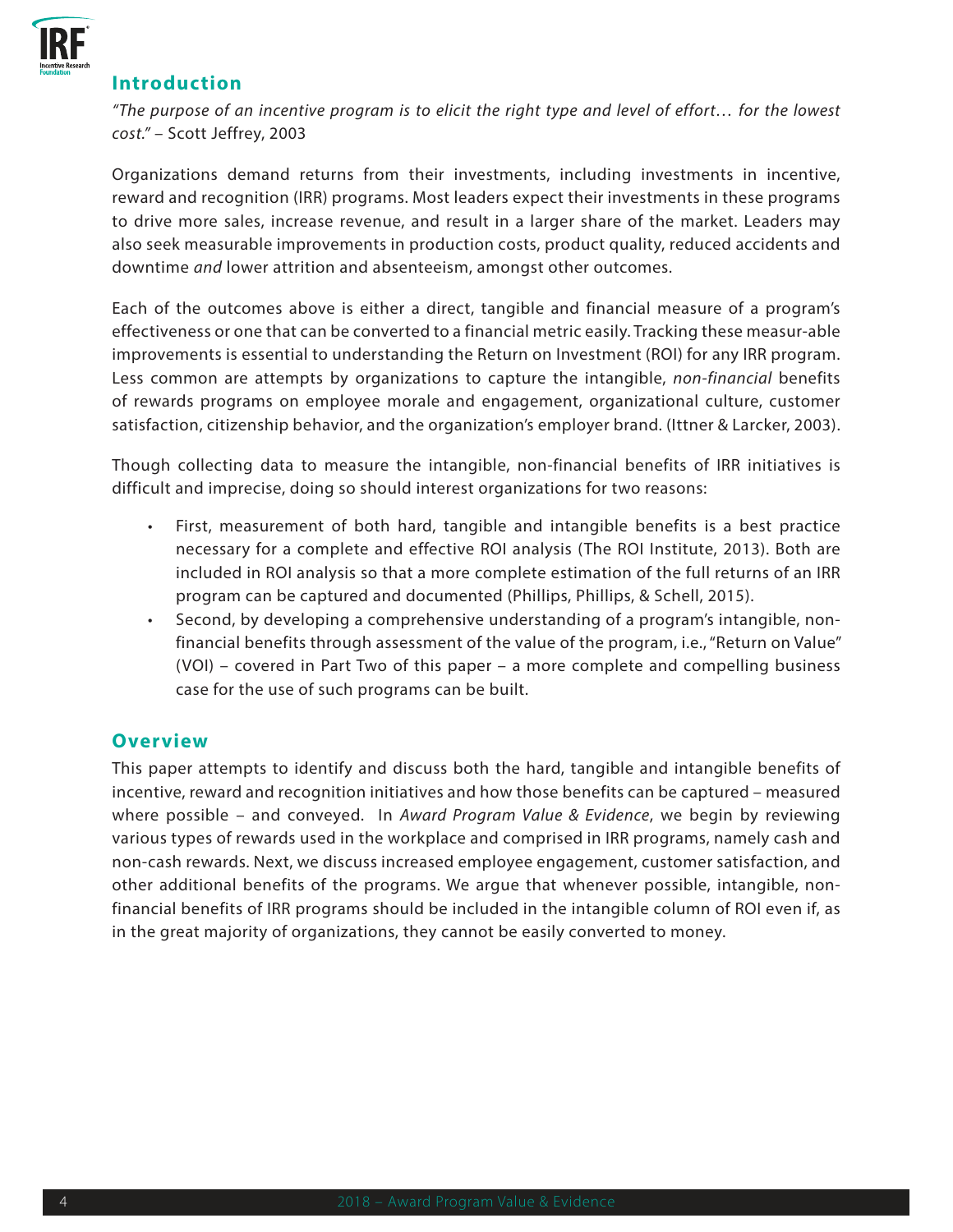

## PART ONE: *Evidence for Incentive, Reward and Recognition (IRR) programs*

#### **The Role of Cash and Non-Cash Rewards**

Any discussion of the benefits of non-cash rewards should start with an acknowledgement that most organizations also reward their employees and stakeholders with cash rewards.

As Steven Levitt noted in his bestseller, Freakonomics, "Economics is, at root, the study of incentives." Incentives pervade every aspect of our lives from the day we are born until we die (Levitt & Dubner, 2009). To this point, every organization uses one or more form of re-wards to motivate employees, customers and/or other stakeholders. With very few exceptions, every company uses cash rewards such as bonuses and pay raises to incentivize employees.

Although there is lingering controversy surrounding the best use of different types of rewards (Ellig, 2011; 2014; Kohn, 1993; Kohn, 1999; Wynter-Palmer, 2013), there is little debate as to whether rewards work to promote productivity. A large body of literature demonstrates the positive relationship between compensation (including rewards) and performance (Fehr, Gachter, & Kirchsteiger, 2007; Brown, Falk, & Fehr, 2004; Hannan, Kagel, & Moser, 2002; Fehr, Kirchsteiger, & Reidl, 1993).

In an early review of the literature—which remains one of the most comprehensive and rigor-ous to date, academic researchers Steven Condly, Richard Clark and Harold Stolovitch reviewed 45 "high-quality" studies conducted over the two decades prior to 2003.

Their meta-analysis revealed that the presence of reward programs resulted in an average 22 percent gain in performance (as compared to organizations offering no reward program). For programs in place longer than six months, average performance gains leapt to 44 percent for individually-based rewards, and to 48 percent for team-based rewards (Condly, Clark, & Stolovitch, 2003).

More recently, in a 2012 study conducted by Bersin & Associates, firms with effective incentive programs enjoyed 31 percent lower voluntary turnover than firms with ineffective programs (see Figure 1).



#### *Figure 1: Highly Effective vs. Ineffective Programs*

Source: Bersin & Associates, 2012.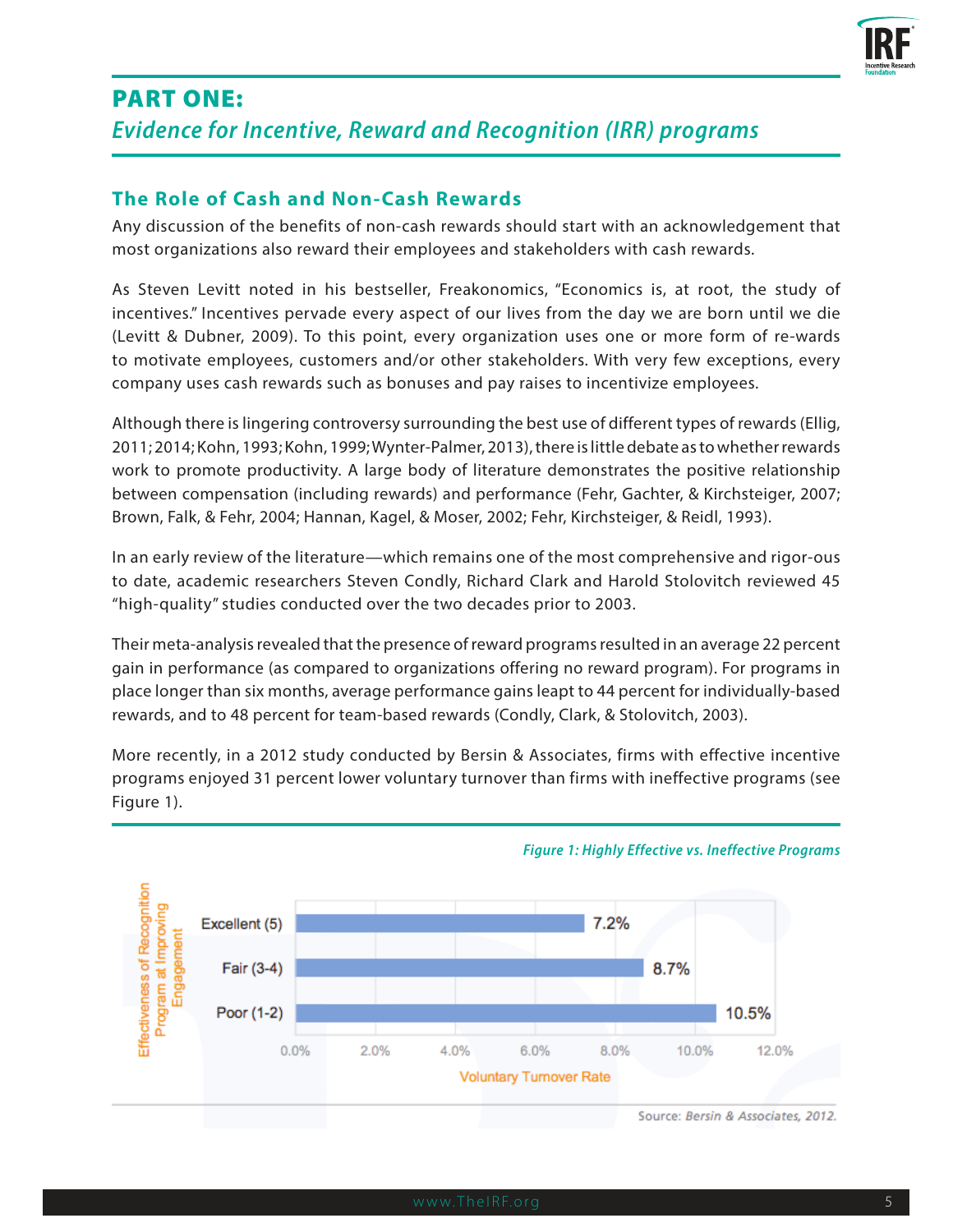

Finally, but by no means exhaustively, in a series of three studies with Greek and Canadian workers, Thibault-Landry and her colleagues (2017) found that when used appropriately, rewards, including cash, can lead employees to feel more intrinsically motivated at work, which results in more effort (Landry, et al., 2017).

#### **The Importance of Design**

Reward programs work, but as most researchers note, they only produce the desired effect when they are carefully designed. In his 2009 bestseller Drive, Dan Pink says: "… while a few advocates would have you believe in the basic evil of extrinsic incentives, that's just not empirically true. What is true is that … deploying them without understanding the peculiar science of motivation - is a very dangerous game."<sup>1</sup> As the research above attests, well-designed reward programs motivate people to higher performance, resulting in measurable improvements in sales and revenues. The key message here being that reward programs work. But if, and only if, they are *well-designed* (Baeten, & Verwaeren, 2012; Brown & Reilley, 2013).

To this point, even the most committed proponent of rewards will admit that poorly-designed reward programs can cause enormous damage (Madhani, 2014; 2015; 2016). For example, many have found that in incentivized sales contests, employees may intentionally delay sales just before the contest begins to maximize their reward, and perhaps worse, try to squeeze in other sales prematurely toward the end of the contest (FPPMM, 2004). The net effect is that some sales made during the contest (and rewarded) would have been realized anyway, even without the incentive. And those that get squeezed in at the end – often through discounts and various promises – often come back to cause problems in the delivery (FPPMM, 2004). This example of gaming incentives describes just one of the many unintended consequences of cash reward programs that designers must consider (Madhani, 2014; 2015; 2016).

It is not the purpose of this paper to detail each best practice in reward program design. Rather, the rest of this first part of the paper describes an emerging approach and the principles of reward program design. One that emphasizes the use of cash and tangible non-cash rewards as symbols of appreciation – "nudges" to reinforce the meaning and purpose of work – a subtle shift in thinking that leads to better (though admittedly, more difficult) reward pro-gram design, but superior outcomes (Galloway, 2017).

#### **The Current Use of Tangible Non-Cash Rewards**

Though there is much evidence that cash rewards can have positive benefits for productivity, a sizable and growing body of research finds that tangible non-cash rewards deliver equal or greater returns to organizations in most circumstances than equivalent cash rewards (Jeffrey, 2017, 2009, 2003; Schall & Mohnen, 2015; Kube, Maréchal, & Puppe, 2012; Schweyer, A.. 2015; Mahmood & Zaman, 2010; Maritz, 2007; Jeffrey & Shaffer, 2007; Heyman & Ariely, 2004).

These findings are somewhat counter-intuitive, since cash (including open-loop gift cards and other cash equivalents) is the most fungible (i.e., flexible) reward. As such, it should be the most effective incentive because it can be spent on anything, including any tangible non-cash reward of equal value that it might be compared to (Kube, Maréchal, & Puppe, 2012). Logically, then, if given the choice, a reward earner should choose equivalent cash over a tangible non-cash reward.

Preference for cash, however, is negatively correlated with reward earner salary. The more people earn, the greater their preference for tangible non-cash rewards, especially experiences, including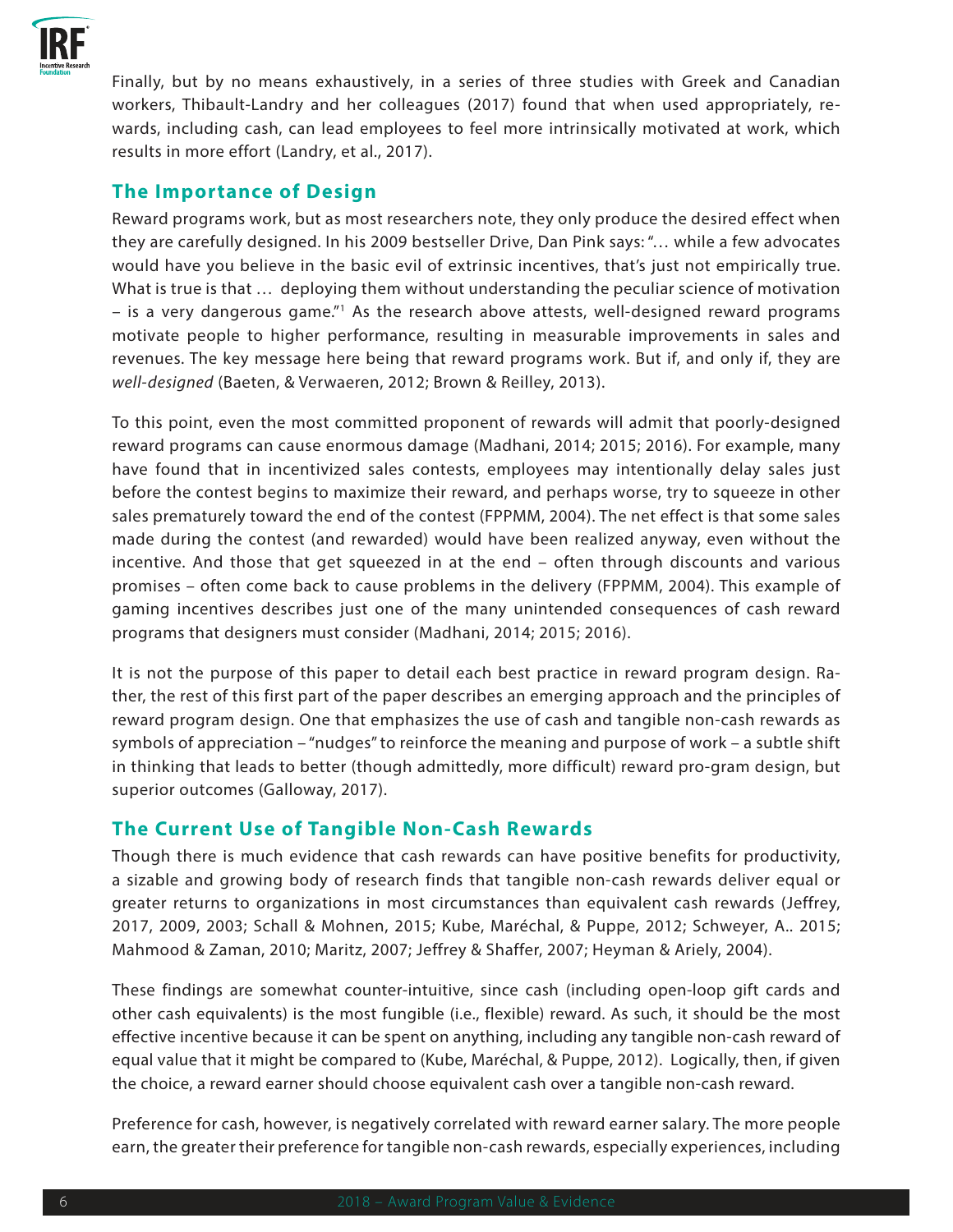

travel and merchandise they wouldn't normally buy for themselves (Hein, 1998). In experiments conducted in 2009 by Victoria Shaffer and Hal Arkes, most participants – given the choice of cash or equivalent non-cash rewards – chose the "hedonic" (a pleasurable thing or experience you may want but don't need) non-cash rewards over cash. However, where utilitarian non-cash rewards were offered versus cash, most people chose cash (Shaffer & Arkes, 2009).

University of Waterloo Professor Adam Presslee points out that people may prefer tangible noncash rewards because they know they'll spend a cash reward on something pedestrian (Presslee, 2017). Supporting this claim, a 2016 IRF experiment suggests they may choose cash because they have a pressing need (IRF, 2017) or, as other research has concluded, they feel guilty or selfish in taking a luxurious or hedonic tangible reward (Prelec & Loewenstein, 1998; Berman & Small, 2012).

Thus, where employees really need the cash, cash may be a better suited reward. Where they do not, tangible non-cash rewards appear to drive better results for organizations and happier outcomes for reward earners, both in terms of engagement and well-being (Shaffer & Arkes, 2009; Jeffrey & Shaffer, 2007; Hsee, 1999).

Perhaps the best evidence of the effectiveness of tangible non-cash rewards is the extent of their use. After all, if cash rewards were as or more effective than tangible non-cash rewards, the art and science of IRR might be far simpler. Cash is easy. It requires little thought, it can be transferred electronically, everyone is certain of its worth and recipients can spend it on whatever they most want. Yet, in the US alone, as of 2016, 84 percent of organizations use tangible non-cash rewards (IRF, 2017). This represents more than a three-fold increase from twenty years earlier, in 1996, when only 26 percent of US organizations used tangible non-cash rewards (IRF, 2017). US organizations now spend more than \$100 billion annually on rewards such as travel, watches, trophies and gift cards (Incentive Federation, Inc., 2016).

This gain in popularity and use of non-cash, tangible rewards may be due to a growing understanding of the advantages accompanying tangible non-cash rewards. The psychological mechanisms underlying these benefits are summarized in the next section.

### **The Psychological Mechanisms Underlying the Advantages of Tangible Non-Cash Rewards**

#### **Mental Accounting**

One of the advantages of using tangible non-cash rewards stems from a process called "men-tal accounting." Cash rewards are known to trigger a process of mental accounting in recipients, in which the reward earner classifies cash rewards with salary (Thaler, 1985). Subcon-sciously, people blend the cash reward with pay and use it for the same every day purposes – for example, paying the utilities, buying groceries and making car and mortgage payments (Presslee, 2017). As previously alluded to, people tend to make utilitarian purchases when given a cash reward, and consequently derive very little meaning or appreciation from the lat-ter (Dunn, Aknin & Norton, 2014). As these are unmemorable and unemotional transactions, any positive associations between the recipient and the organization that provided it are lost quickly (Allen, Shore, & Griffeth, 2003; Eisenberger, Armeli, Rexwinkel, Lynch, & Rhoades, 2001).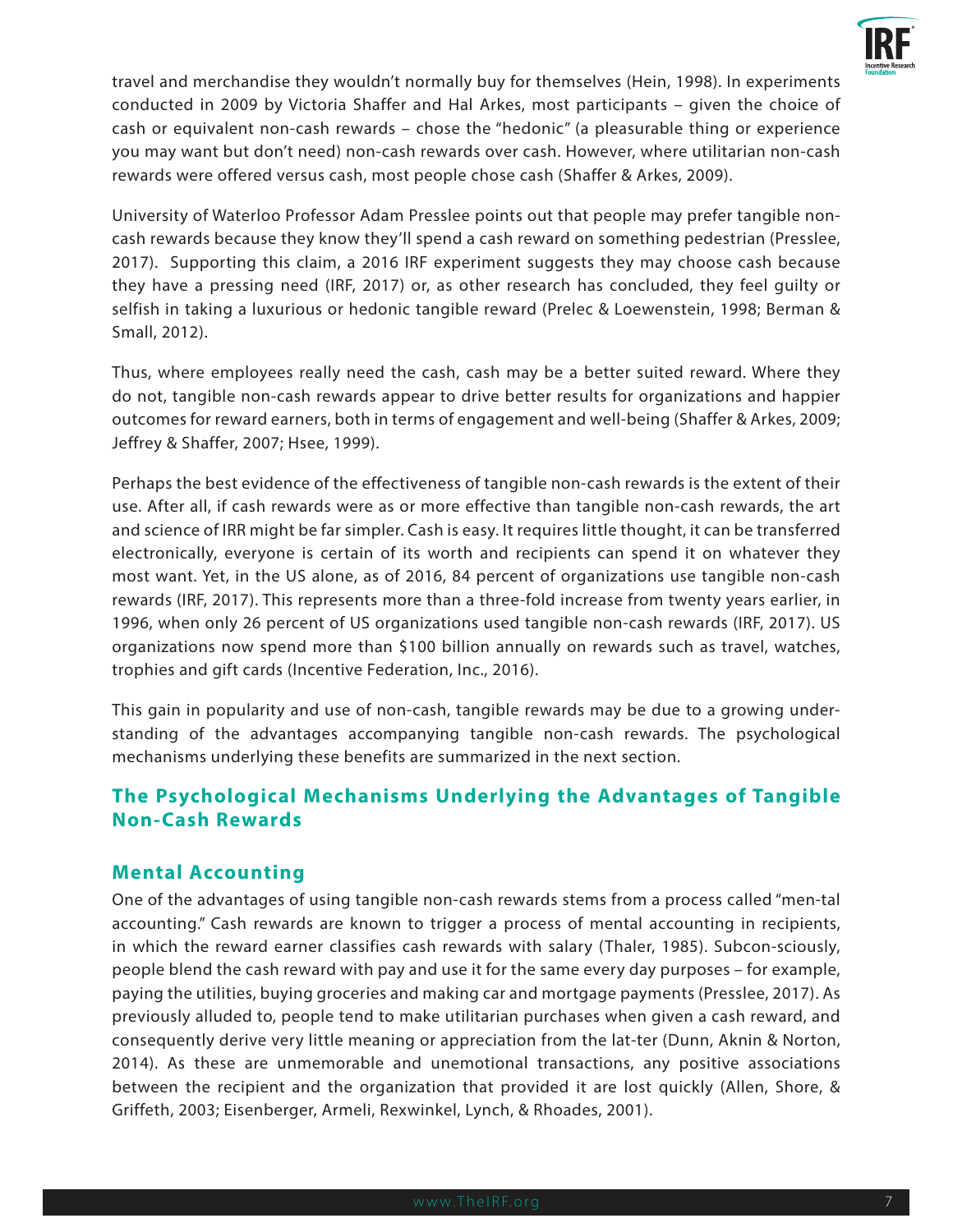

We know that many tangible non-cash rewards, on the other hand, can linger in in a reward earner's memory for years. Experiential travel rewards, for example, create lasting memories and positive associations with the organization that provided the reward (Jeffrey, 2017). As Professor Khim Kelly states, the tangible non-cash reward "… is not economically more valu-able but the value comes from it being more meaningful, they remember it a lot more and so they enjoy it a lot more. Fun, enjoyable experiences stimulate a part of the brain that cash doesn't." (Kelly, 2017).

To the extent that non-cash rewards promote social connection, such as in group incentive travel, these rewards should have benefits for employees' happiness and even physical health (Whillans et al., 2016). These rewards might also enable employees to spend more and better time with colleagues and other people that they care about, therefore being more likely to promote happiness as compared to cash rewards. Consistent with this idea, in a recent experiment, researchers gave employees two \$40 windfalls. Employees were asked to spend one windfall on a material purchase and another on a time-saving purchase. Employees experienced greater happiness after spending on a time-saving purchase, in part because these purchases enabled employees to spend quality time with people they care about (Whillans et al., 2017).

Taken together, these studies suggest that non-cash rewards enable employees to gain more positive social experiences, potentially because they are mentally accounted for in a different way than cash rewards, thus expanding the perceived value of these awards.

#### **Appreciation Versus Entitlement**

The process of mental accounting described above causes us to lump cash rewards into the same category as salary or wages. Accordingly, cash incentives may not only be less appreci-ated than tangible non-cash rewards, they might also cause expectations of a similar or greater reward each year – a sense of entitlement (Choi & Presslee, 2017). To maintain their impact year after year, there is evidence that cash rewards must increase (Wynter-Palmer, 2013). This is driven in part by the fact that once an employee receives a cash reward, cash becomes more desirable and employees increase their focus on those rewards (Hur & Nordgren, 2016).

*"Several years ago, we helped a client – a multi-billion company – that had only used cash rewards. They felt they were on a hamster wheel, having to increase the cash all the time to have the same impact."* – Bob Dawson, Principal Consultant, the Business Group

Worse, if cash rewards are removed, motivation, performance and engagement among past recipients may drop even below levels that existed before the reward was introduced (Bareket-Bojmel, Hochman, & Ariely, 2014; Cerasoli, Nicklin, & Ford, 2014; Frey & Jegen, 2001). For example, in a 2013 study at a semiconductor plant in Israel, Duke Professor Dan Ariely and colleagues randomly divided employees into four groups, three of which were incentivized with either \$30, a pizza coupon, or a motivating text message from the boss. The fourth – the control group – received no reward. Performance significantly increased among the three reward groups – about 4.5 percent for cash and 6.5 percent for pizza and for praise. When the rewards were removed, performance in each of the reward groups fell, as might be expected, however, only the cash group's performance fell to a level lower than that which existed before the rewards were introduced. This suggests that the cash reward had become necessary to motivate employees to perform (Bareket-Bojmel, Hochman, & Ariely, 2014).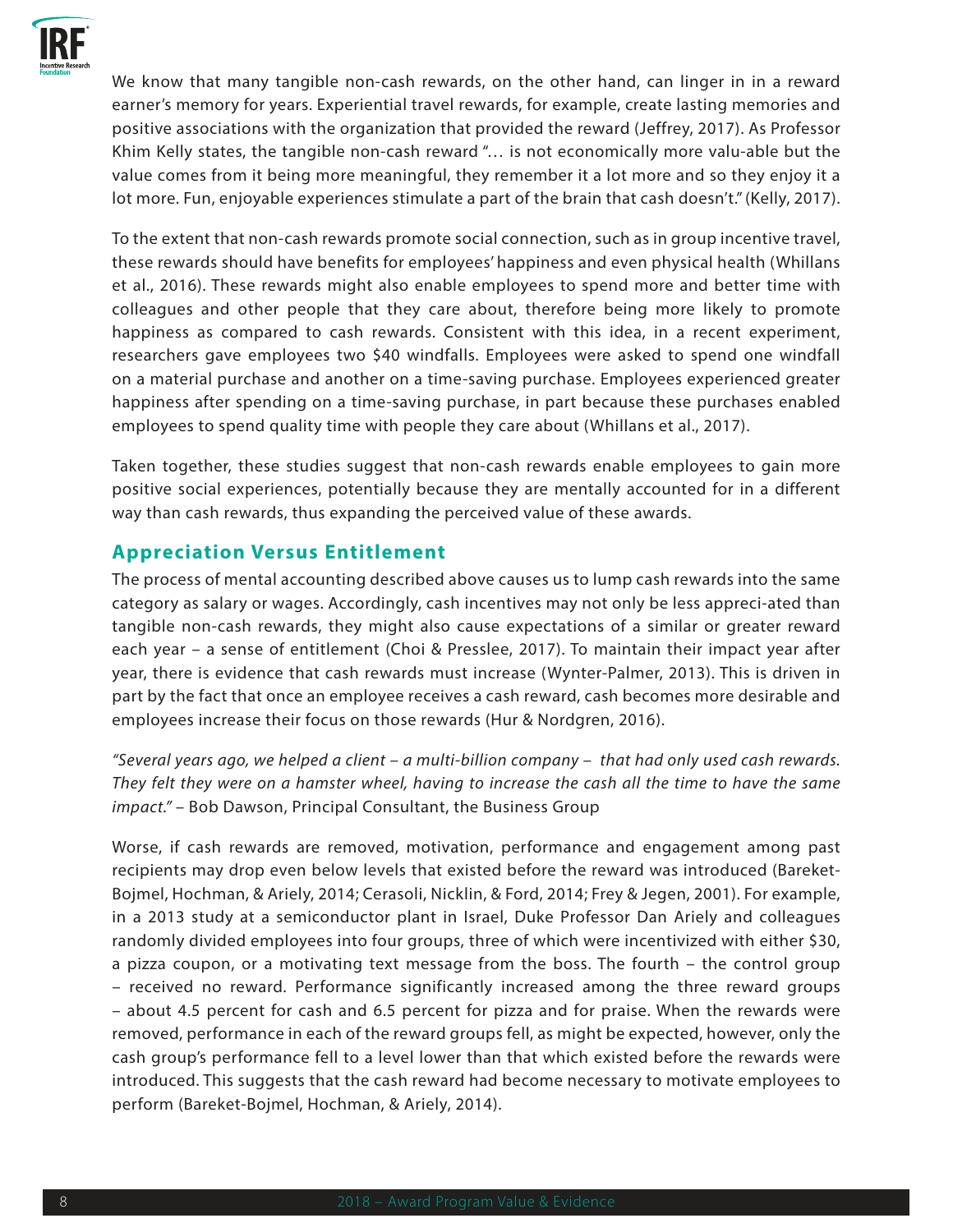

#### **Effort Justification ("The Ikea Effect")**

Even though a tangible non-cash reward cannot be more economically valuable than equivalent cash, recipients often place greater monetary value on tangible awards they are attracted to (Loewenstein, Weber, Hsee, & Welch, 2001). As the researchers put it, this shows "there's something to the idea that you put more value on tangible rewards that you're working toward" (Choi & Presslee, 2017). This has been labeled "The Ikea Effect," which describes the phenomenon by which people place greater than market value on things they've worked to build or achieve (Norton, Mochon, & Ariely, 2011).

In a 2017 study, Adam Presslee and Willie Choi found that participants overvalued hedonic rewards. In their lab experiment, they used movie tickets as the hedonic tangible non-cash rewards and compared them to cash rewards. Even though participants knew the price of the movie ticket (\$8.50), when initially asked to estimate its value, the average value they guessed was \$9.25. After the experiment, in which participants had to work to earn the reward, they were asked to estimate value of the ticket for a second time and the average value rose to \$11.50.

#### **Social Signaling ("Trophy Value")**

Among the most powerful advantages non-cash rewards have over cash rewards is their recognition value (Mahmood & Zaman, 2010). Tangible non-cash rewards are highly visible; people know who has earned them. For example, you might ask a reward earner about the TV or the trip they earned, encouraging them to think and talk about their reward repeatedly (Shaffer & Arkes, 2009). Discussing one's cash reward, on the other hand, might come off as "bragging," and be considered socially unacceptable (Jeffrey & Shaffer, 2007). Since tangible non-cash rewards generate greater anticipation, discussion, and "afterglow" than cash rewards, they generate greater impact during and after the implementation of the incentive programs (Adams, 2017).

*"It is easy to brag about a reward that isn't cash. You can't go around saying you got a \$5,000 bonus but you can talk about the trip or even the toaster oven."* – Jennifer Murphy, Director MICE, Atlas Travel

#### **Perseverance, Effort and Performance**

The appealing aspect of tangible non-cash rewards also leads to greater perseverance at work. Underlying this effect, Professor Khim Kelly explains that when people find a reward more psychologically attractive, they want it more, so they are motivated to work harder to get it. This emotional attachment leads to behavior change: reward earners like the tangible reward more, so they work harder for it and performance increases (Kelly, 2017).

Recently, in 2017, Kelly and her colleagues led a large field experiment in which participants in consecutive sales contests pursued cash or tangible non-cash rewards (gift cards restricted to hedonic purchases). They found that although there was no significant difference in per-formance between the two groups in the first contest, median sales results in the second con-test were significantly better among those rewarded with the gift cards in comparison to those rewarded with cash. More precisely, underperformers in the first contest who were in-centivized with the tangible non-cash reward did significantly better in the second contest than underperformers incentivized with cash. It is also important to note that participants in the tangible non-cash reward group used a training video made available to them twice as much as those in the cash group, suggesting a greater desire for the reward, leading to greater effort to attain it (Kelly, Presslee, & Webb, 2017).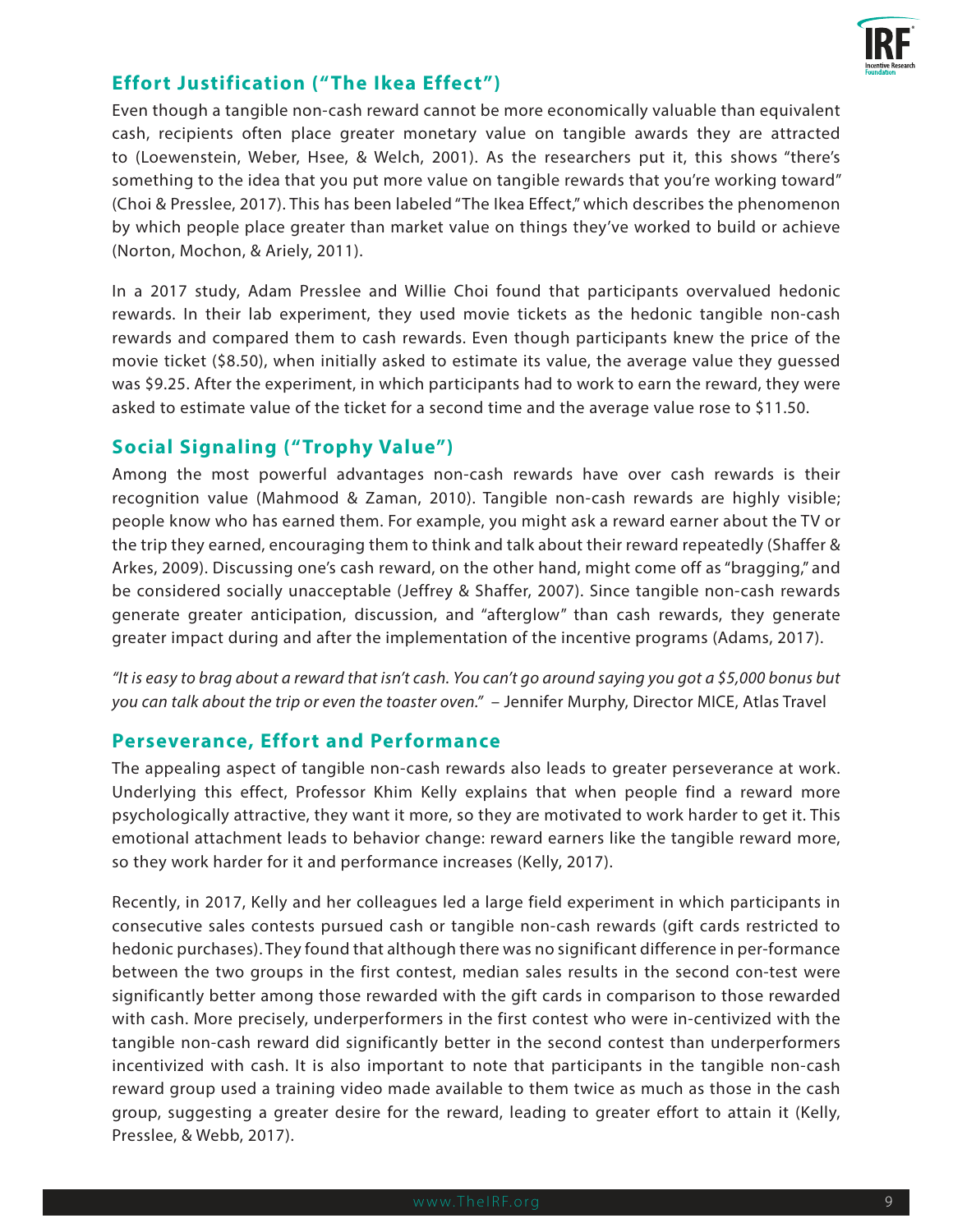

In another field experiment conducted in 2011 with 441 call center reps in two locations, researchers Scott Jeffrey and Gordon Adomdza found that sales representatives who were incentivized with tangible non-cash rewards performed better than those incentivized with cash. The researchers found that employees "thought more frequently about the tangible [non-cash] incentives than they thought about the cash incentive. This increased frequency of thought was a significant positive contributor to employee performance" (Jeffrey & Adomdza, 2011).

Another experiment – conducted in the lab – further showed that participants receiving tangible non-cash rewards provided work of greater quality than those receiving cash for the same task (Hammermann & Mohnen, 2014). More specifically, participants who were incentivized with gift certificates made fewer mistakes when completing visual tasks compared to their colleagues incentivized with cash. Together these findings support the claim that tangible non-cash rewards often generate greater thought and reflection than cash, making them feel more desirable, which then translates into greater perseverance, sustained effort, and performance (Gneezy & List, 2013; Jeffrey & Adomdza, 2011).

*"People think more frequently about non-cash tangible incentives (merchandise and travel) than cash incentives, and as the frequency of thought increases, performance increases. This leads to a larger performance boost for tangible incentives compared to a cash incentive of equal purchasing power."* – Scott Jeffrey, Author Interview, 2017

#### **The Reciprocity Effect**

Professor Khim Kelly explains that cash tends to be viewed by recipients as transactional, where noncash rewards feel like gifts and are more social in nature (Kelly, 2017). Said differently, cash rewards tend to lack the longer-term relationship-building and positive emotions benefits that typically accompany tangible non-cash rewards. On the other hand, well-selected tangible, non-cash rewards trigger appreciation, leading to a greater desire to reciprocate the gift because the recipient believes that more thought was put into choosing something they would enjoy (Kelly, 2017).

As Professor Kelly attests, when employees associate an emotionally impactful reward with the firm they received it from, they are grateful and seek ways to reciprocate (Kelly, 2017). Indeed, this "reciprocity effect" is a noted behavioral phenomenon long observed in psychol-ogy (Cialdini, Schaller, Houlihan, Arps, & Fultz, 1987). The urge to reciprocate kind attentions is supported in research that demonstrates a subsequent increase in effort and performance among recipients (Kube, Maréchal, & Puppe, 2008; Prendergast & Stole, 2001). Cash, on the other hand, evokes transactional feelings, which, as an enormous body of engagement research attests, is far less impactful on effort and performance than emotion (Fu, Elliott, Mano, & Galloway, 2017; Institute for Employee Engagement Studies, n.d.); Schaufeli & Bakker, 2010; Harter, Schmidt, & Keys, 2003).

Moreover, reciprocity effects last beyond the receipt of a tangible non-cash reward as well because recipients remember and recall it more frequently than a transactional, cash reward (Silbert, 2005). The more an employee recalls positive memories of a reward, the greater their effort on behalf of their organization (Jeffrey, Silbert, & Nummelin, 2006). A 2005 study by Lisa Silbert, for example, found that recipients of impactful tangible non-cash rewards felt more supported and valued by their organizations, leading to more "desirable workplace behaviors, such as increased job involvement and reduced absenteeism" (Silbert, 2005).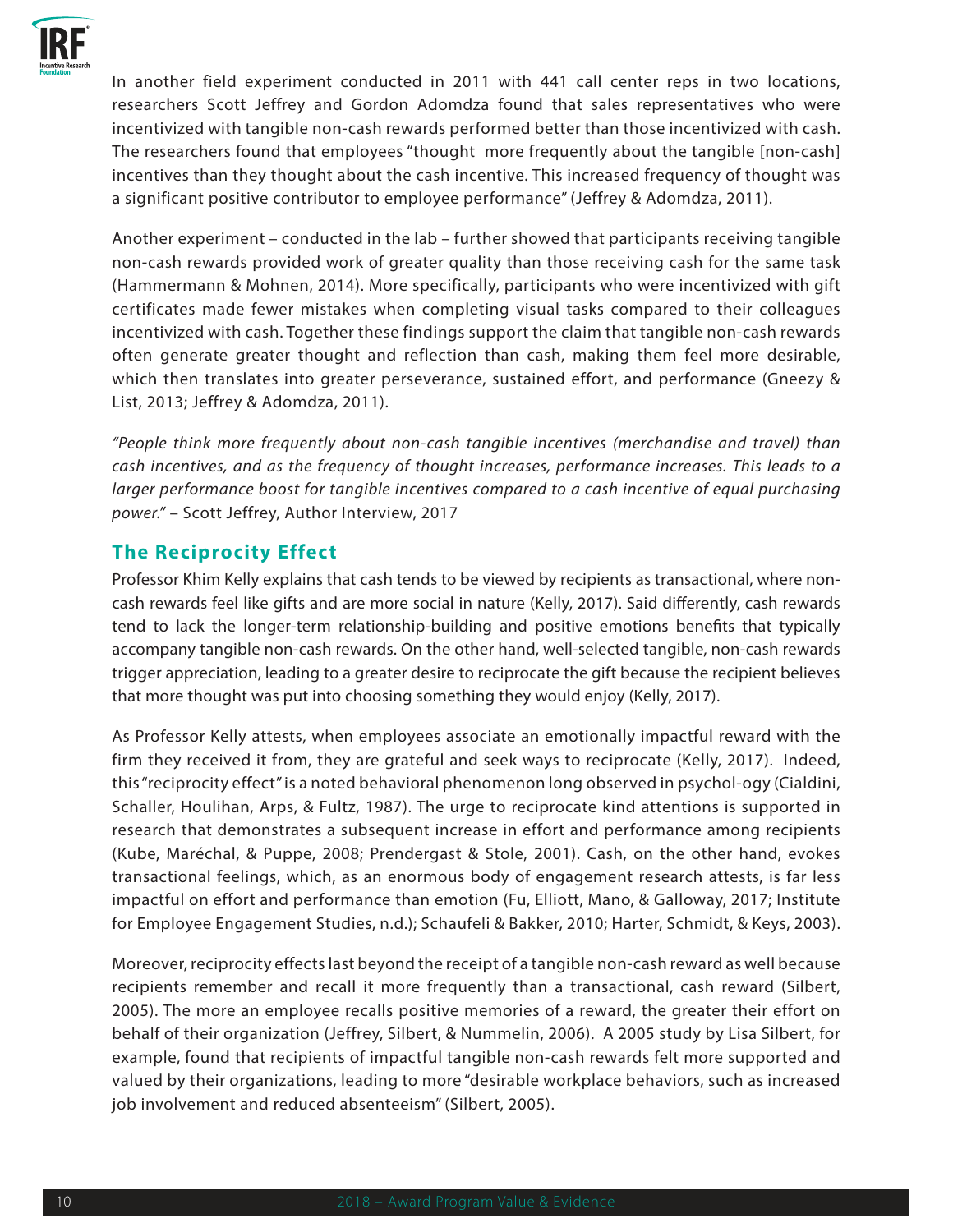

These "citizenship behaviors" – increasingly vital to the success of organizations – are perhaps the greatest advantages of tangible non-cash rewards and are further elaborated in *Establishing the Intangible, Non-Financial Value of Awards Programs*.

#### **A Note of Caution in the Use of Tangible Non-Cash Rewards**

While using tangible non-cash rewards many confer many advantages in comparison to cash rewards, a few words of caution are worth mentioning. Certain psychological mechanisms explain why, under certain circumstances, tangible non-cash rewards could have downsides or be less impactful than anticipated.

#### **Hedonic Adaptation ("The Champagne effect")**

As Khim Kelly argues, barbeques, watches, TVs, and even exotic trips may lose their novelty and impact over time. Author and industry expert Chris Galloway calls this the "Champagne Effect." He warns that the first glass is the celebration, it is meaningful, but every glass after has less and less impact (Galloway, 2017). Cash, on the other hand, doesn't "get old." Because it is fungible, cash can stay apace of recipients' changing needs and interests. Both Kelly and Galloway warn that if you don't make regular changes to non-cash reward programs to reintroduce novelty and make sure that the same people aren't winning year after year, etc., recipient satiation may occur and these reward programs may lose effectiveness (Kelly, 2017; Galloway, 2017).

#### **Lower Aspirations**

The efficacy of non-cash rewards may also suffer in some circumstances, ironically, because they are so salient and appealing. In a 2017 field experiment led by Adam Presslee and Willie Choi, participants in a call center were given the choice of pursuing cash or tangible non-cash rewards in return for successful attainment of goals. Participants were also allowed to set their goals commensurate with the level of reward sought. Those who elected to pursue tangible non-cash rewards – while more persistent and successful in attaining their objectives – chose less aggressive goals than did those who chose cash (Presslee, Vance, & Webb, 2013). Presslee considers this a warning not to use non-cash rewards in some circumstances because employees may be so attracted to the tangible rewards that they set lower goals to be sure to achieve them (Presslee, 2017).

#### **Financial Hardship**

Finally, where recipients fall into low income categories, non-cash rewards may be resented and fail to have the impact intended. In Africa and Brazil, for example, where average salaries are low and single-earners often support extended families, cash incentives may be near-essential to survival (Parsons, 2017). Even in higher income nations, studies have shown that stated preference for cash rewards surpasses 80 percent among those earning less than \$100,000 per year (Hein, 1998). Cash rewards then may become more appropriate and satisfying based on the recipients' income and financial situation.

Incentive and reward program design – whether it employs cash or tangible non-cash rewards – can be devilishly tricky and fraught with danger. One reason, perhaps why best-in-class companies are more likely to use incentive professionals to design their programs (Incentive Research Foundation, 2017). Broad approaches are especially risky. Ultimately, the best strategy for organizations is to attempt to make rewards as personal as possible. The more that leaders know about their employees – their needs, interests, aspirations and how they like to be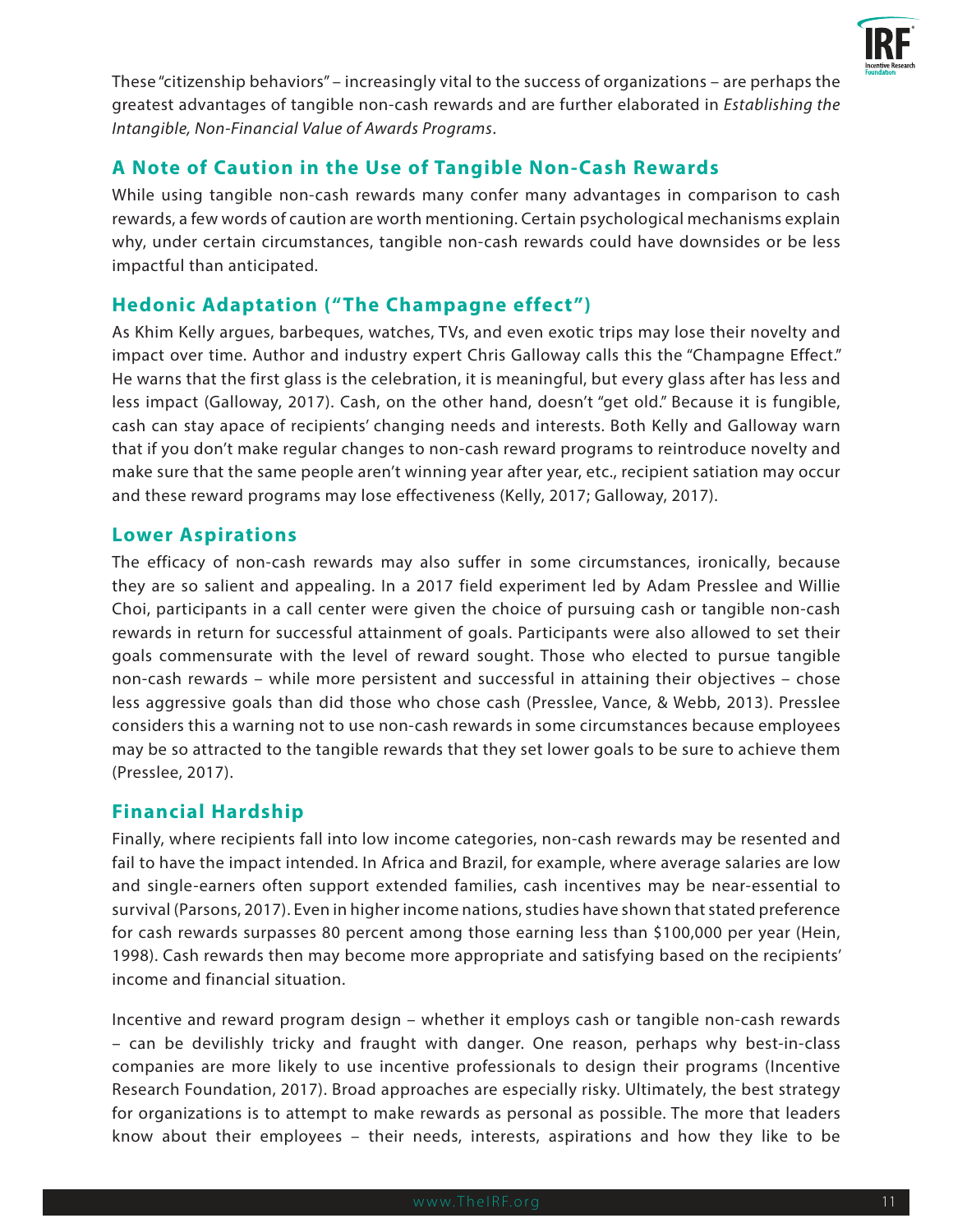

recognized – the more likely they will devise effective rewards that appeal to people on as close to an individual basis as possible (Parsons, 2017; IRF, 2017).

*"If we don't profile people correctly, and really listen to what they want, then impact to performance is minimal; why would I work hard to achieve something I don't want? The overwhelming quantitative and qualitative research we have been doing for the last six years has given us empirical evidence that freedom of choice of reward always, always lends itself to higher ROI for clients."* - Catharine Parsons, UwinIwin

#### **Recognition at the Forefront**

*"I see tangible and experiential rewards remaining as excellent tools to impact motivation. To maximize emotional connection with an audience, however, they will be used less as the 'carrot' and more as symbols of appreciation and reciprocity."* – Chris Galloway, Founder, Animate Growth Partners

Rewards confer recognition, at least implicitly. But to maximize impact, every tangible reward should come with explicit appreciation– a thank you for the specific behavior or accomplishment a person is being rewarded for. It is important to emphasize too, that most recognition comes with no tangible reward. Regular verbal thanks, notes, peers recognizing peers, etc. are one of the quintessential hallmarks of effective, engaged organizations. Recognition, as distinct from incentives and rewards, has tremendous benefits for employees, stakeholders and organizations.

#### **Employee Benefits**

Rewards of all types, whether they be cash or tangible non-cash rewards, should be primarily directed at sparking the positive emotions that come with feeling included, valued and appreciated.<sup>2</sup> Cash and tangible non-cash rewards should be used to bring fairness and equity commensurate with effort and achievement to reinforce the primary message of recognition and appreciation (Ariely, 2016; Larson, 2017; Thibault-Landry et al., 2017, 2018).

Nearly 95 percent of employees who report being happiest at work say that their managers excel at giving feedback and recognition (Crabtree, 2011). Recognition is so vital that nearly 80 percent of employees who quit their jobs do so mainly because of a lack of appreciation in their workplace (Gostick & Elton, 2009).

In their 2004 paper in the journal *Psychological Science*, Ariely and Heyman state: "This perspective can shed light on the well-established observation that people sometimes expend more effort in exchange for no payment (a social market) than they expend when they receive low payment (a monetary market)" (p.787). Over the years, Ariely has conducted a series of experiments in which participants are asked to perform quick, simple tasks for small cash rewards. He consistently finds that above and beyond the small cash reward offered, mere acknowledgement of a person's work "is a kind of human magic – a small human connection, a gift from one person to another that translates into a much larger, more meaningful outcome." (Ariely, 2016, p.27).

An authentic 'thank-you' (with specifics) from a respected leader or colleague is often enough appreciation to motivate employees. Indeed, it is known to cause the release of dopamine, oxytocin and serotonin – neurochemicals that induce feelings of pleasure – in recipients. It would thus appear that receiving recognition has the double benefit of delivering a biologically pleasurable experience in addition to bringing cognitive satisfaction (Robison, 2006).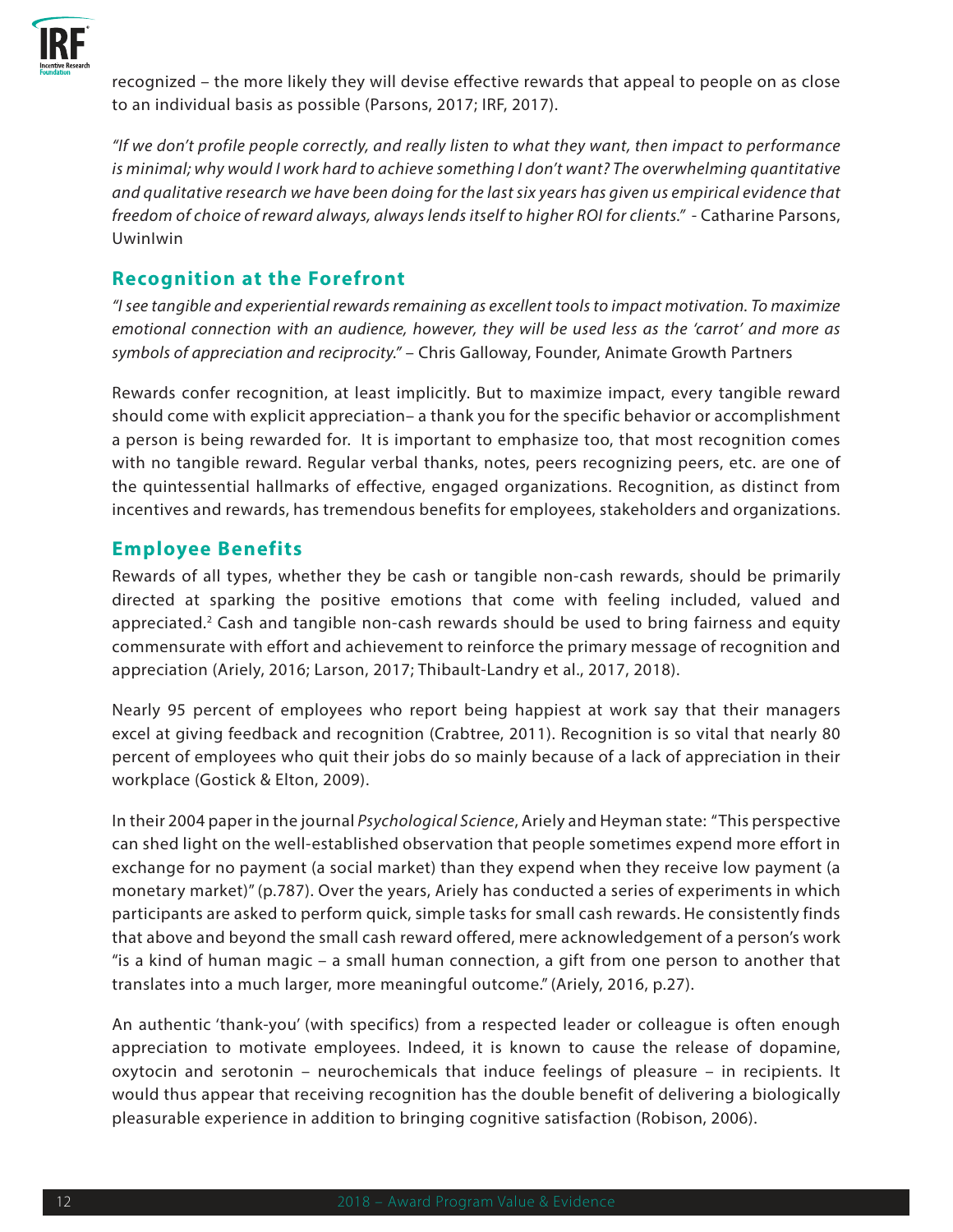

#### **Organizational Benefits**

Accordingly, a 2003 report in the McKinsey Quarterly indicates that employees who earn sufficient salaries are more motivated by managerial praise and one-on-one conversations with leaders than by cash rewards, stock options, or even pay raises (Dewhurst, Guthridge, & Mohr, 2009). Even amongst middle-income workers in automobile assembly factories (O'Reilly & Pfeffer, 2000) and low-paid enlisted sailors in the US Navy, for example, recognition, appreciation, inclusion and respect – without cash or tangible non-cash rewards – can produce astonishing and transformative results (O'Reilly & Pfeffer, 2000, Abrashoff, 2008, Marquet, 2013).

For example, when Toyota took over GM's worst performing auto assembly plant in 1984 in Fremont, California, a workforce rife with absenteeism, drug abuse and violence turned around almost overnight to rival the best Japanese plants in the world and become North America's highest performing plant. The operation, named New United Motor Manufacturing, Inc. (NUMMI) followed the Japanese system that emphasizes employee involvement, including autonomy, respect and job security (Shook, 2010). Similarly, US naval officers Mike Abrashoff and David Marquet turned two of the worst performing crews in the Navy and made them the best, in short order, and using the intangible rewards of recognition, purpose, autonomy, respect and inclusion (Abrashoff, 2008; Marquet, 2013).

In a similar vein, much evidence points to the fact that recognition, on its own, is a sufficient reward to bring about significant impacts, including better customer service (Wilches-Alzate & Jeffrey, 2016). Polls and surveys are increasingly reporting manager and peer-to-peer recognition as equal to cash and tangible non-cash rewards in motivating and engaging employees as (Dewhurst, Guthridge, Mohr, 2009). This is further corroborated by empirical evidence (e.g., Dubinsky & Skinner, 2002). A survey by Gallup and Carlson Marketing Group Inc. in 1998, found that twice as many of the 2,000 IT employees they surveyed prefer recognition from managers and supervisors to cash bonuses or salary raises tied to productivity (Villano, 1999). A 2009 McKinsey survey of more than 1,000 executives, managers and employees found that intangible rewards, such as praise and attention from leaders, and "opportunities to lead projects or task forces" are more effective than cash bonuses or pay raises and almost twice as motivating as stock options (Dewhurst, Guthridge, & Mohr, 2009).

Among well-compensated employees, it is even possible that people will pay for recognition. In a 2009 paper, Harvard professor Ian Larkin describes a firm in which software salespeople earn higher rates of commission as they book incremental sales over the course of a sales quarter. Sales at the beginning of the first month in any quarter earn a standard commission but additional sales over the remainder of the three months earn increasing rates of commission. The company also runs an annual "president's club" to formally recognize the top ten percent of salespeople, it operates on the calendar year while sales quarters follow the fiscal year. In December, some salespeople find themselves on the cusp of qualifying for the "president's club." In these cases, Larkin found they will book sales immediately (to qualify) rather than delay them into subsequent months to earn higher commissions. On average, salespeople forego about \$30,000 (roughly 5% of take home pay) just to get into the president's club, a distinction that earns them a gold star, an email from the CEO, and a weekend trip worth a few hundred dollars. Larkin has found that president's club members enjoy no higher rates of promotion or do better financially in the future, their motivation, he concludes, is based entirely on the recognition and their "standing" (i.e., status) versus their peers (Nobel, 2011).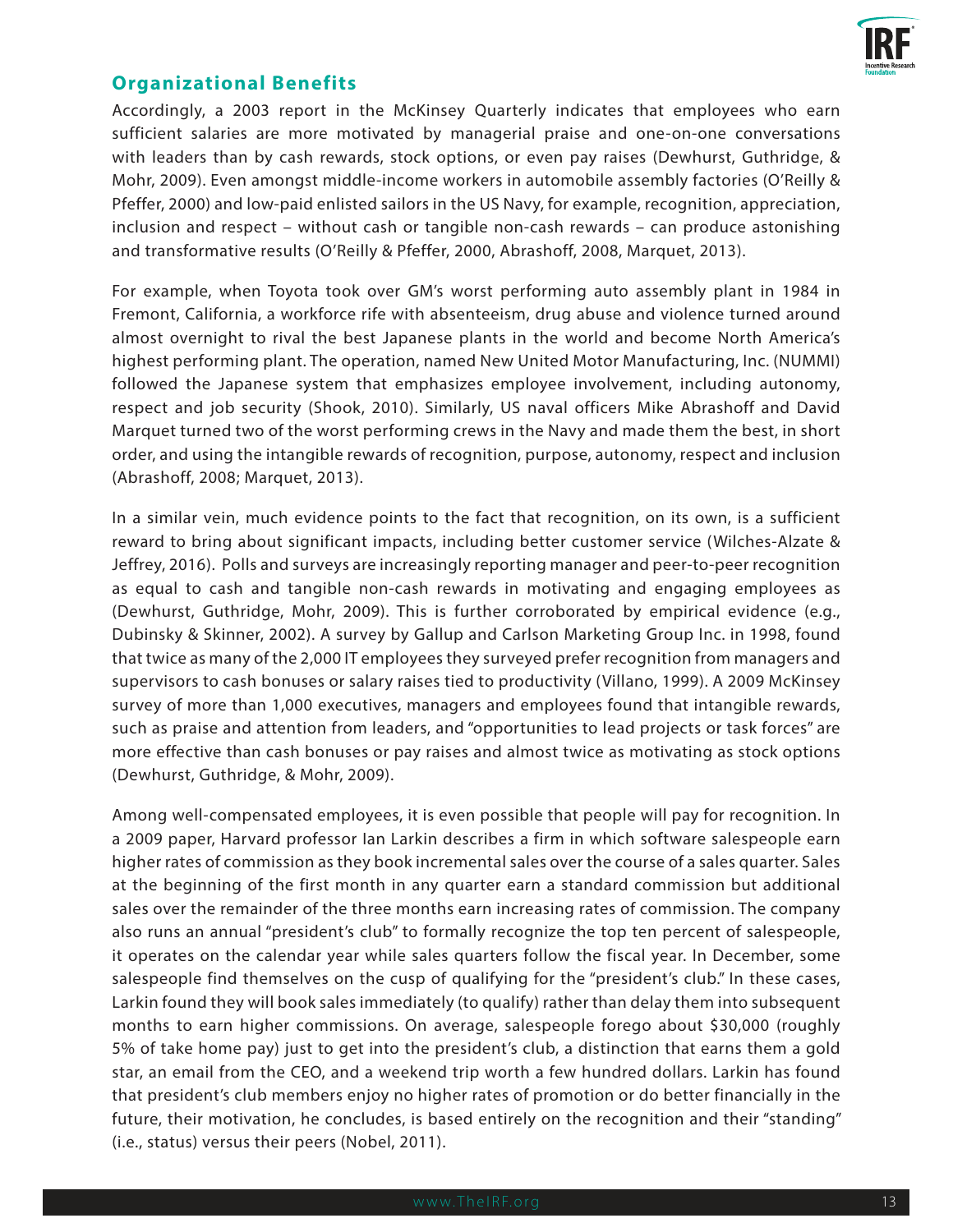

Peer recognition can also build connections and bonds that satisfy employees' need for belonging (Deci, Koestner, & Ryan, 2001). Praise from colleagues can help promote teamwork and can be used to focus employees on values and shared goals (Devillers, 2017). Doing so, moreover, appears to drive better performance. Much empirical evidence stemming from Edward Deci and Richard Ryan's Self-Determination Theory points to the importance of em-ployees feeling connected to their workplace and colleagues, which consequently leads to better performance, motivation, and overall wellbeing (e.g., Gillet, Forest, Benabou, & Bentein, 2015; Thibault-Landry, Eagan, Manganelli & Forest, 2018; Trépanier, Forest, Fernet & Austin, 2014).

In a recent controlled field experiment involving 180 farm workers over an 18-week period, researchers showed workers a 3-minute video in which internal beneficiaries of the farm workers' efforts acknowledged and thanked them for their work (i.e., explaining how their efforts helped them do their jobs better). This video alone proved a powerful motivator, gen-erating a 7 percent increase in performance (as measured in tons of produce harvested) com-pared to the control group that did not see the video (Green, Gino, & Staats, 2017). These findings with other research document the benefits of showing employees the impact of their work (Aknin, Dunn, Whillans, Grant & Norton, 2013).

Another recent study of 3,508 employees in customer service positions, demonstrated that "fair, consistent, and timely" manager and peer-to-peer recognition significantly improved customer experience and overall citizenship behaviors (Wilches-Alzate & Jeffrey, 2016). And in a 2005 study of 235 managers, researchers found employee recognition to be the most common and most effective form of reward (including cash and other non-cash rewards). Managers reported significant improvements in retention, communications, sales, organizational values, customer satisfaction and teamwork (Peltier, Schultz, & Block, 2005).

More recently, a Society for Human Resources Management (SHRM) report in 2012 citied significant advantages in engagement, retention and performance among firms with "strategic recognition programs" (SHRM/Globoforce, 2012). In financial terms, research reveals that the practice of effective appreciation in organizations leads to three times the return on equity & assets (Ventrice, 2009). Firms appearing in Fortune magazine's annual 100 Best Companies to Work For – a list comprised of companies that rank high in providing effective recognition average 50 percent less turnover and enjoy 15-25 percent greater return to investors than other companies in their industries (Nelson, 2012).

#### **Timing, Specificity, and Authenticity Matter**

Providing positive feedback is a happy occasion for both giver and receiver but its impact varies widely depending on how it is delivered. Specific praise given in a heartfelt, timely manner is much more useful and meaningful to the recipient than a vague pat on the back (Harvey, 2015). Recognition should, therefore, reference specific behaviors or achievements; and it should be accurate, not exaggerated (Dawson, 2017). The frequency and amount of recognition should be increased by incentivizing and training managers and supervisors to show their appreciation for employees as a component of their day-to-day work (Robinson, 2006; Shafiq & Ahmed, 2014).

To increase the amount and frequency of appreciation and recognition, a formal peer-to-peer recognition system can play a vital role (Achor, 2016). According to Jennifer Murphy, incentives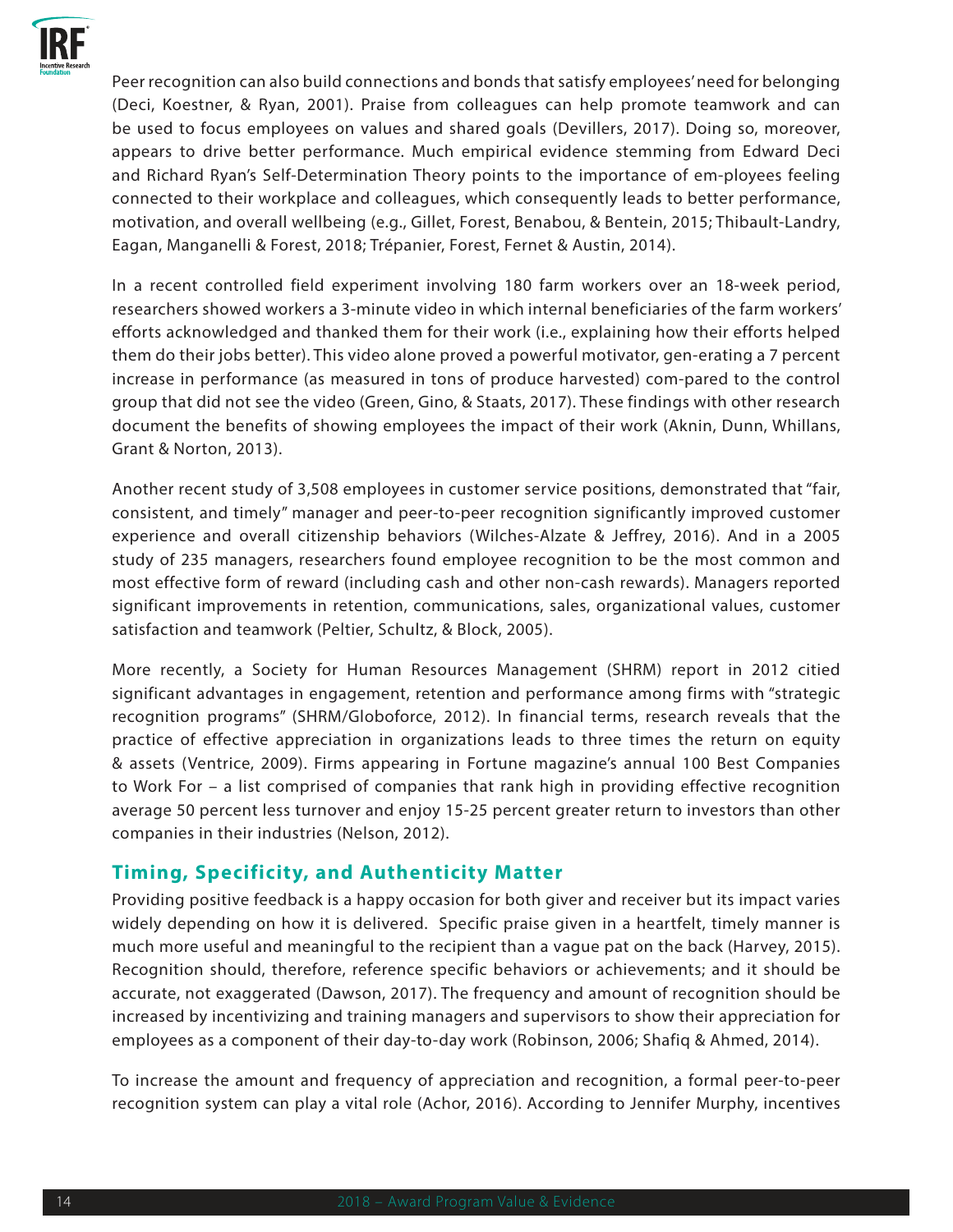

director at Atlas Travel, when peer-to-peer recognition platforms are implemented, firms gain better insight into high performers and effective manager/leaders. By increasing the frequency and range of recognition, such a platform may lead to a better culture, and a better place to work. These effects make it easier and less costly to recruit top talent. Employees are also more likely to stay and work harder and less likely to speak negatively about their employer; including on the relatively new, yet explosively popular social media sites such as Facebook, Glassdoor and Indeed (Murphy, 2017).

*"We have a definitive, intentional desire to change our culture through more engagement and satisfaction, retention and innovation. Our goal and metric is that employees should be engaged to the point that when they see inefficiencies or opportunities, they bring those things forward. Our recognition platform is a key driver."* – Jane Larson, ITA Group

#### **Consideration/Caveats:**

Though simple recognition often delivers powerful results, some achievements warrant a tangible component to recognition commensurate with effort (Loewenstein & Thompson, 1989; Walster, Walster, & Berschied, 1978). For example, a simple "thank-you" after an employee has worked long hours – perhaps including weekends and evenings – might evoke negative feelings of inequity (Walster, Walster, & Berschied, 1978). Acknowledging this, most organizations include tangible, non-cash reward components in their IRR programs. Similarly, in most peer-to-peer recognition systems, employees reinforce their appreciation by awarding each other points that can be accumulated and then redeemed for tangible, non-cash rewards (Greenberg & Maymin, 2013; SHRM/Globoforce, 2012).

#### **Measuring the Benefits of IRR Programs**

The previous section assessed the benefits of cash and non-cash rewards, but it is also necessary for organizations to consider how best to capture and track the value inherent in these programs.

In their landmark 2005 study of the use and value of rewards and incentives, Professors Peltier, Schultz and Block found that "clearly defined, measurable objectives" are among the most important success factors in IRR programs. The researchers held that this is true whether the objectives of the program are hard, tangible, and easily measurable (e.g. increased sales), or intangible and more difficult to translate into financial metrics (e.g., greater collaboration). Incentive programs that are assessed based on tangible, financial objectives as well as intangible, non-financial objectives result in improvements at both levels (Banker, Potter, & Srinivasan, 2000).

Nonetheless, at the same time, researchers find that one of the great weaknesses of most of these programs resides exactly at this level – the lack of success indicators, measurable objectives and measured outcomes. They advise that measurement is "a key area of development of employee motivation and award programs if they are to generate the senior management support they deserve" (Peltier, Schultz, & Block, 2005, p.68).

In the following section, we review some of the ways IRR programs have been linked to tangible, concretely measurable, financial benefits. While the last section of *Award Program Value & Evidence* focuses on measurement of the financial benefits of IRR programs, Establishing the Intangible, Non-Financial Value of Awards Programs explores how organizations should identify, measure and report their intangible, non-financial benefits.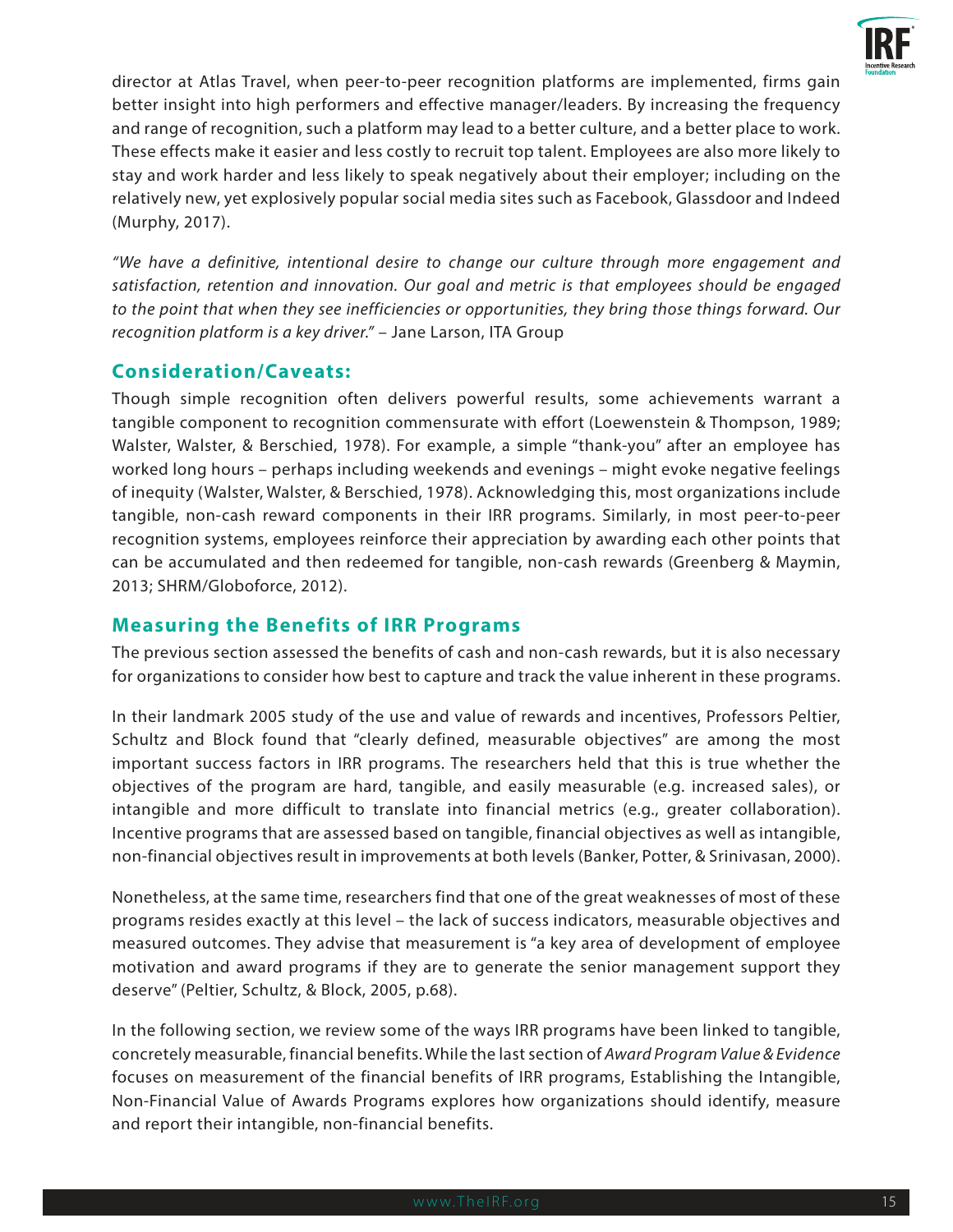

#### **Focusing on the Hard, Tangible Financial Benefits**

As above, when organizations measure the success of their IRR programs, they tend to focus on the financial benefits. In a 2017 survey of more than 350 U.S. based large firms, the Incentive Research Foundation (IRF) found that more than three-quarters of top performing companies analyze performance data from their employee incentive programs against sales data and use that information to improve decisions (IRF, 2017).

Typical metrics tracked include decreased turnover and increased productivity (e.g., widgets produced), sales, revenue, market share, as well as gains in customer loyalty and satisfaction, and even customer acquisition, where customer lifetime value is known (Bryant, & Allen, 2013; IRF, 2017; Incentive Federation, 2016; Madhani, 2014; 2015; Peltier, Schultz, & Block, 2005).

In its 2015 Program Design Study (U.S.) the Incentive Federation found that 73 percent of firms measure financial productivity and 49 percent track retention in their employee incentive programs. In sales and channel partner incentive programs, almost 70 percent measure revenue from increased product sales, while 49 percent and 75 percent, respectively, track new customers. Half the respondents say they track increased market share in channel programs, while in sales programs, only 20 percent measure salesperson retention.

Other hard measures include incentive program impact on absenteeism. More granularly, some firms weight absenteeism higher or lower depending on the day of the week. For example, Friday and Monday score higher (worse) than mid-week absenteeism (Devillers, 2017). The notion of weighing impact variously is a central component of Return on Investment (ROI) analysis which aims to establish a full and credible estimation of program benefits.

Measurement of some elements of the intangible returns of IRR programs seem to be picking up momentum in companies. The IRF recently conducted a study of 137 managers of reward initiatives. When surveyed, they reported being more likely to assess the impact of their reward programs with regards to employee retention, customer satisfaction, and overall performance when using exclusively non-cash incentive programs than when using exclusively cash reward programs (Schweyer, Thibeault-Landry & Whillans, 2018). Moreover, managers using the broad spectrum of cash and non-cash tangible and intangible rewards were found to be more likely to link their customer satisfaction data to their hard, financial revenue metrics than their counterparts using only cash reward programs (Schweyer, Thibeault-Landry & Whillans, 2018).

This is further corroborated by the finding that when companies use both cash and non-cash reward programs, they tend to tie their cash reward program component to hard, financial metrics, such as performance and revenue, and their non-cash reward program component to intangible benefits such as employee presenteeism and satisfaction (Schweyer, Thibeault-Landry & Whillans, 2018,).

One interesting exception to note is the increased likelihood of companies using these mix of rewards initiatives to tie their non-cash rewards to employee absenteeism, which is easily translated to a hard, financial metric. This suggests that some metrics may be intuitively easier to measure and associate to non-cash reward programs. As it would appear, companies may already have the desire to measure the impact of their IRR initiatives, but may simply lack the knowledge to conduct appropriate ROI.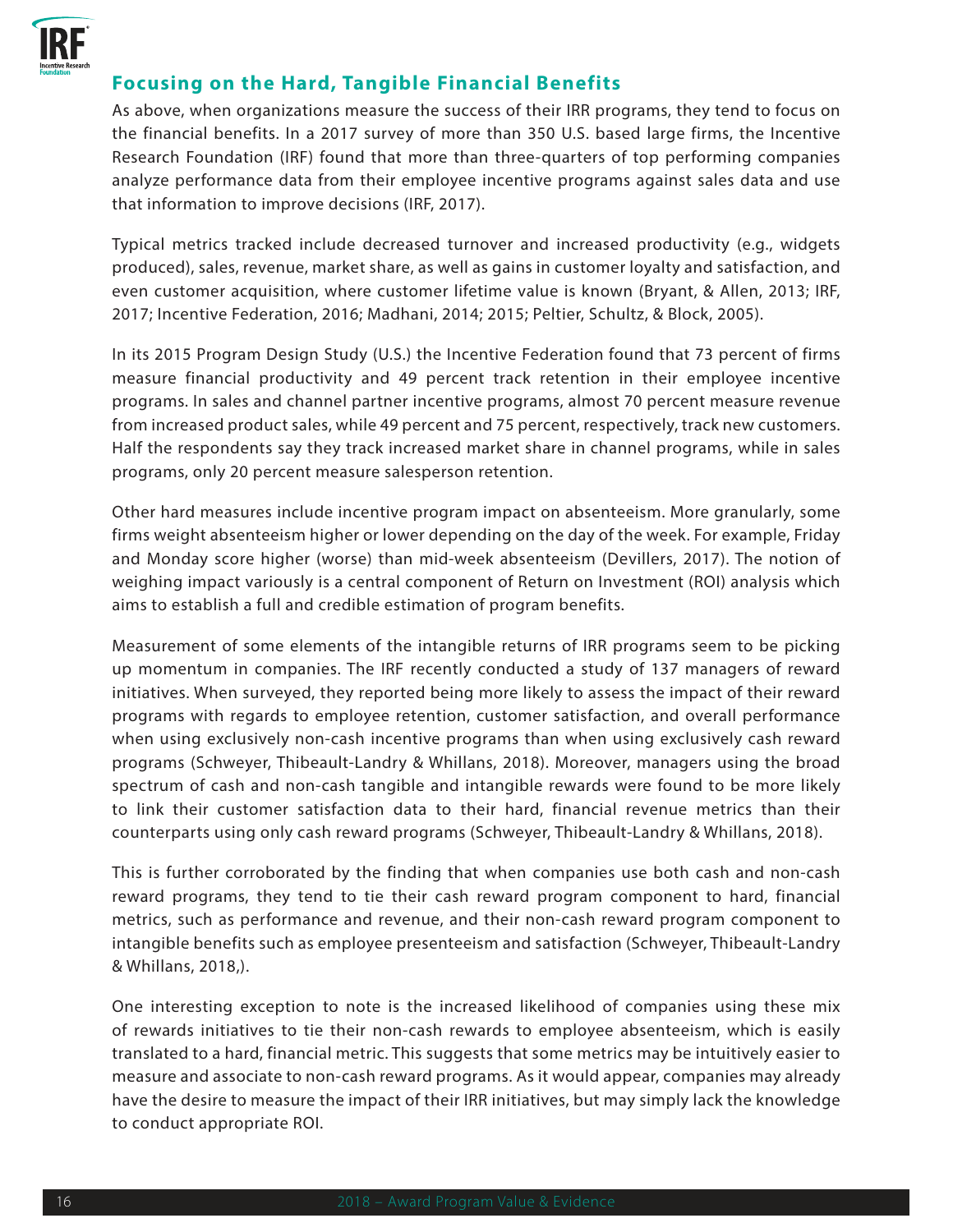

#### **Return on Investment analysis**

A relatively small but significant number of firms use formal ROI calculations, such as the ROI Methodology™ (see Figure 2) to determine the net benefits of their programs (Dawson, 2017; IRF, 2017; Phillips, Phillips, & Schell, 2015; Incentive Federation, 2015).



#### *Figure 2: The ROI Methodology™ Process and Calculation*

#### *The ROI Institute, 2016*

An ROI analysis using the ROI Methodology™ compares the full costs of an incentive pro-gram to its gains – both tangible and intangible (as discussed in the second part of the paper) – normally within a one-year time frame after the termination or last cycle of the program. The calculation to arrive at the tangible, financial returns uses simple math: Total benefits minus total costs divided by total costs, multiplied by 100 to get a percentage ROI.

Organizations using the ROI Methodology™ should include every benefit that can be credibly converted to money. Obviously, changes in sales may be the best measure where sales incentives programs are concerned. In these and other programs though, employee absenteeism and employee and customer retention can be accurately converted to hard dollars and should also form part of the equation.

In some settings, changes in employee theft of company assets – including padding expense accounts – and theft of their own time (i.e., arriving late, leaving early) can and should be measured (Ariely, 2016). In incentive wellness programs, organizations might calculate increased enrollment and use of associated benefits and then calculate the hard dollar returns, such as lower health premiums, reduced absenteeism, etc.

In measuring ROI, it is important to consider external factors that might have impacted the results. For example, if the economy changed during the period of measurement, or if a main competitor went out of business, it will impact the metrics (e.g., sales) used to calculate returns. An attribution estimation, in which those closest to the program determine what percentage of the gains should be attributed to the incentive program, makes the final ROI calculation more accurate.

The quotes below come from expert IRR program designers who provide design services to clients worldwide. They capture most of what leading firms are doing today in terms of measuring the hard, tangible, financial benefits of IRR programs.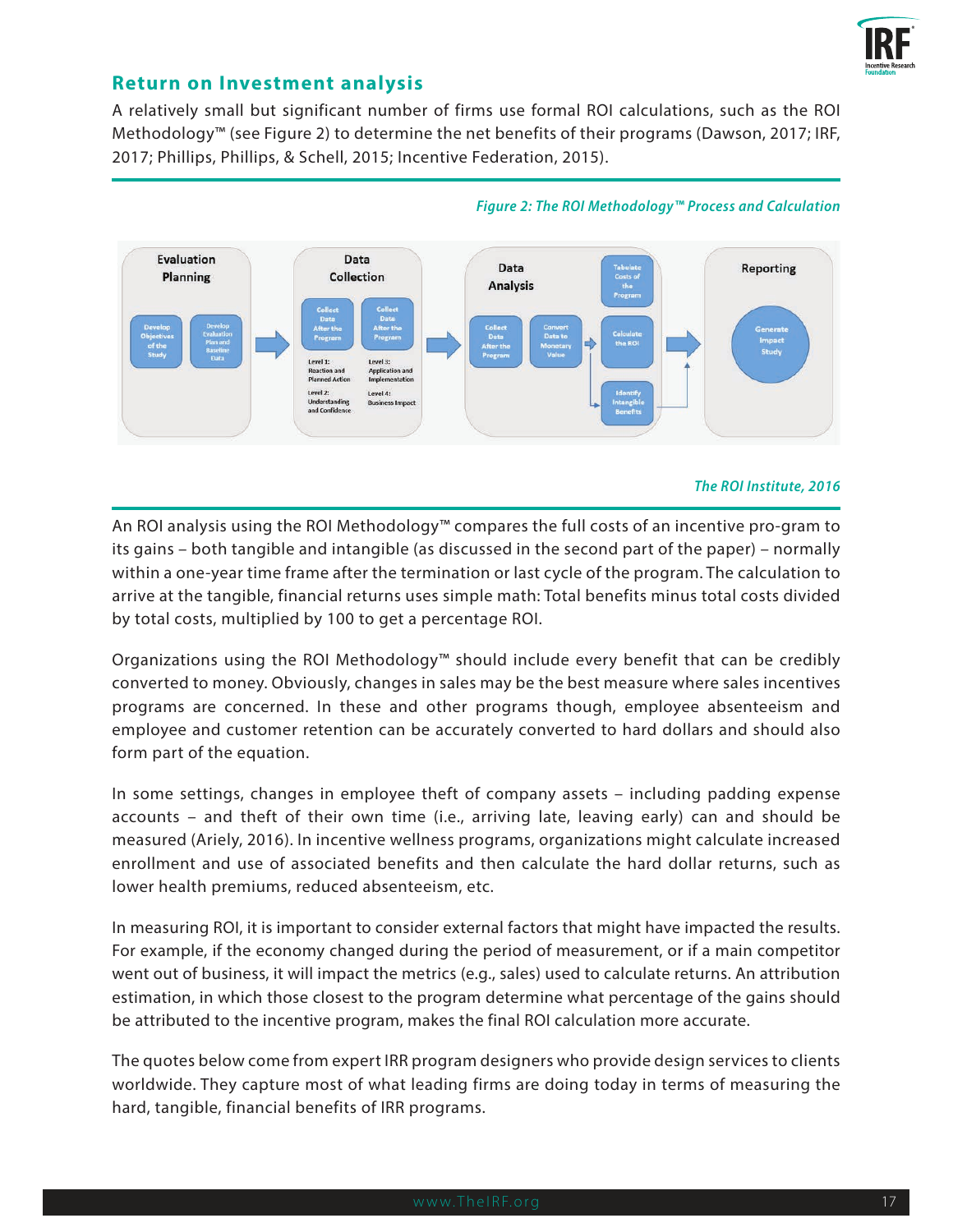

*"We use an ROI Model that demonstrates the true bottom line returns on their income statement. We compare the total expense or costs of the program to financial results. Before the program begins, we predict the returns. After the program, we isolate the various initiatives looking for correlations. We tie it to a financial change category and a business goal. In addition to sales and other hard measures we look at absenteeism, attrition and the cost of losing or gaining a customer. We attach hard dollar values to each and perform tangible and intangible ROI calculations every three months during the program and again afterward. It's close but it's not a perfect science."* – Bob Dawson, Principal Partner, the Business Group

*"We regularly put together sales incentive programs with payouts of 1-2 percent of revenue for incremental sales over objectives. Salespeople agree to their goals with their managers and are rewarded for exceeding those goals. Sometimes we have groups who are not enrolled in the program to compare results with. Measurement is simple – we count everything above the goals as ROI. Where we have a control group to compare with, we typically see those enrolled outperforming those who aren't by about 20 percent. Overall, we experience ROI of 2:1 to 5:1, with typical returns of \$2 to \$3 for every dollar invested in the incentive program. These results include attribution adjustments. For example, if the industry grows 5 percent during the program and our client sees growth of 15 percent, we reduce it by 5 percent to account for changes in the industry."* – Chris Galloway, Founder, Animate Growth Partners

*"In our proposals, we establish performance benchmarks so that we can estimate the impact of the program. It's a performance guarantee – if we meet the milestones, we continue, if not, we don't expect it to continue. When we are able to measure, we show significant gains in 90 percent of our programs, and when we can't it's better to part ways. To measure those gains, we do an ROI analysis on hard measures*  like sales, revenue and profits, but we also look at absenteeism, for example. We isolate the impact of *the incentive program through conversations with the client, discounting any general improvements in the market. It's not an exact science but if you are dealing with a reasonable client who understands the*  effects of the economy and general accounting, it works." - David Sand, CEO, Uwin Iwin International

#### **Supplementing ROI Analysis with Change Point Analysis**

It is important to note that in some cases, ROI analysis – even using the ROI Methodology™ – might miss some of the less obvious costs and benefits of a program depending on the thoroughness of those estimating attribution. To overcome this, consider combining ROI analysis with a "Change Point Analysis" to better understand the effects of the incentive program before, during and after its implementation. Put simply, change point analysis determines if, when and how many changes occurred.<sup>3</sup>

For example, in a study involving sales contests in 2003, researchers using ROI and change point analysis discovered a steady decline in sales – below what would have been expected if the contest were not run – for three weeks before the program began. Sales spiked almost vertically when the contest started and then declined for about three weeks after the termination of the contest, despite remaining consistently above baseline expectations Forum for People Performance and Measurement (n.d.).

Using this measurement technique, the research team hypothesized that salespeople deliberately delayed closings a few weeks before the contest began so that they could capture them during the contest, and then worked extremely hard to close as many sales as possible before the contest ended. They hypothesized that sales remained higher than baseline for a considerable period after the termination of the contest because salespeople were closing deals they generated but couldn't finish during the contest.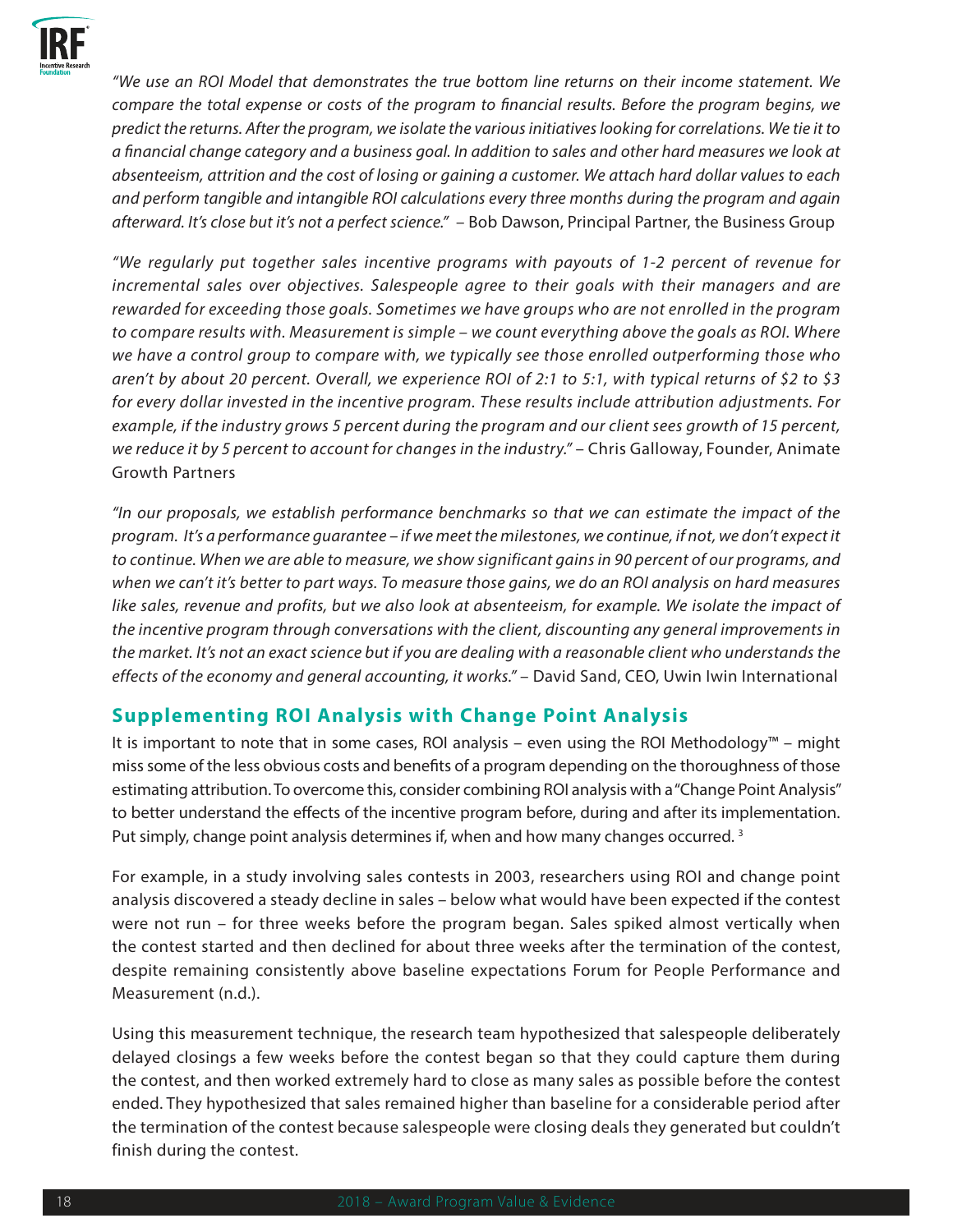

The net ROI using this more comprehensive technique was higher than the ROI calculation alone – a positive 10 percent (Forum for People Performance and Measurement (n.d.)). The greater insight, though, may be in better understanding the behavioral effects of incentive programs in order to improve design in the next cycle.

#### **Conclusions**

The hard, tangible, financial benefits of IRR programs, though far from guaranteed, are well understood and reasonably easy to measure. The intangible, non-financial benefits of IRR programs are less understood and much less documented. They are also more difficult to measure, and are the focus of Part Two published separately under the title: *Establishing the Intangible Value of Awards Programs*.

#### **Endnotes**

- 1 Pink, D. (2009). *Drive: The Surprising Truth About What Motivates Us* (Vol. 1). Riverhead Books. (p.49)
- 2 See Thibault-Landry et al., 2018 for empirical evidence showing that rewards used to communicate genuine appreciation on behalf of employers lead to better employee motivation, engagement and performance).

3 See: *Change-Point Analysis: A Powerful New Tool For Detecting Changes* (http://www.variation.com/cpa/tech/changepoint.html)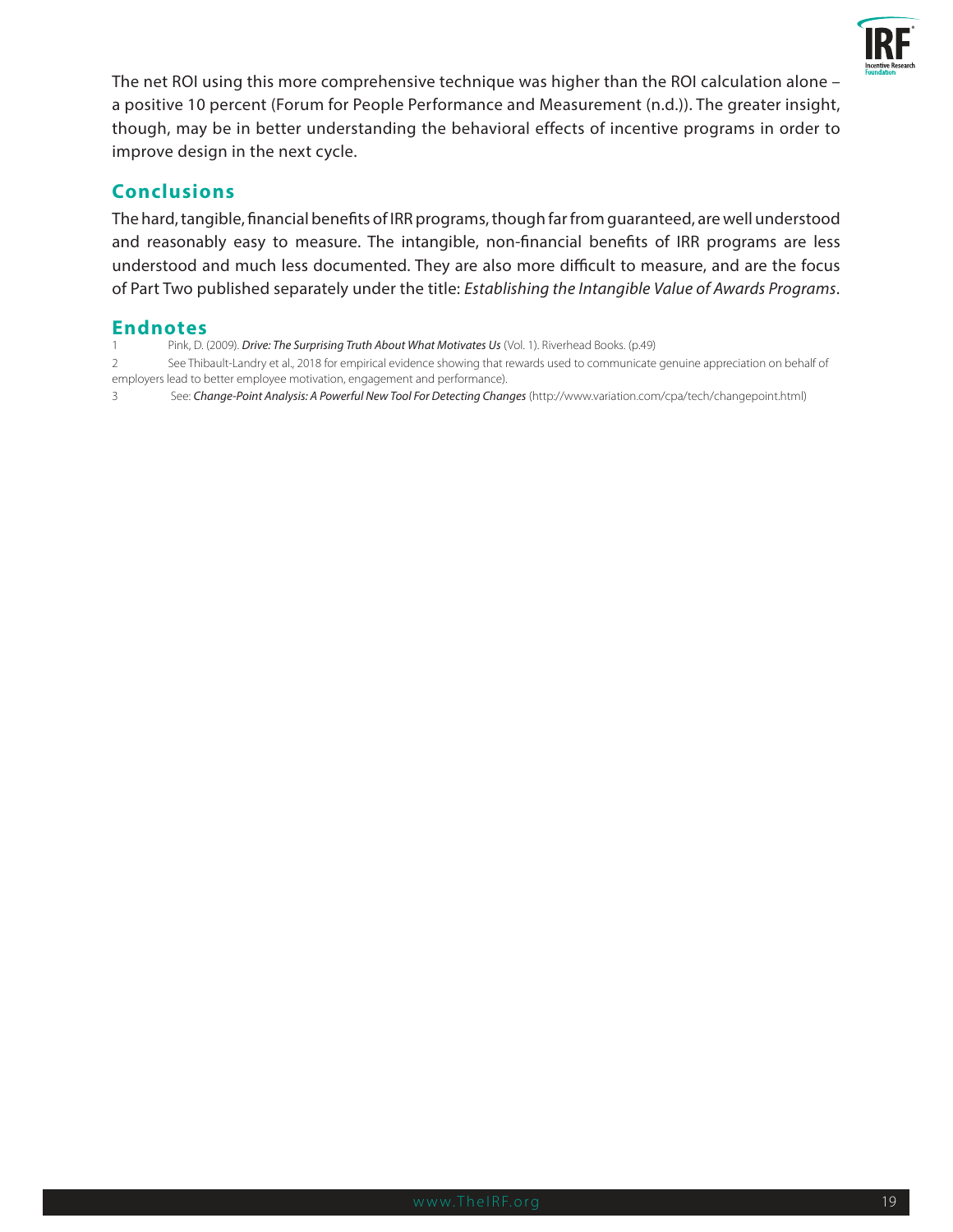**Works Cited**

Abrashoff, M. (2008) It's Your Ship. Grand Central Publishing, New York

- Achor, S. (2016) The Benefits of Peer-to-Peer Praise at Work. Harvard Business Review (https://hbr.org/2016/02/the-benefits-of-peer-to-peer-praise-at-work)
- Adams, S. (2017, August 11). Vice President of Engagement, Next Level Performance, a Dittman Company . (A. Schweyer, Interviewer)
- Aknin, L., Dunn, E., Whillans, A., Grant A., & Norton, M. (2013) Making a difference matters: Impact unlocks the emotional benefits of prosocial spending. Journal of Economic Behavior & Organization. Vol. 88, Pages 90-95
- Allen, D., Shore, L. & Griffeth, R. (2003) The Role of Perceived Organizational Support and Supportive Human Resource Practices in the Turnover Process. Journal of Management. 29 (1) 99-118
- Ariely, D. (2016) Payoff: The Hidden Logic That Shapes Our Motivations. TED Books Simon & **Schuster**
- Baeten, X. & Verwaeren, B. (2012) Flexible Rewards From a Strategic Rewards Perspective. Compensation & Benefits Review 44(1) 40-49
- Banker, R., Potter, G. & Srinivasan, D. (2000) An Empirical Investigation of an Incentive Plan that Includes Nonfinancial Performance Measures. The Accounting Review: January 2000, Vol. 75, No. 1, pp. 65-92.
- Bareket-Bojmel, L., Hochman, G., Ariely, D. (2014) It's (Not) All About the Jacksons. Journal of Management. 43 (2) 534 - 554
- Berman, J. & Small, D. (2012) Self Interest Without Selfishness. Psychological Science. Vol 23, Issue 10, pp. 1193 - 1199
- Brown, M., Falk, A. and Fehr, E. (2004), Relational Contracts and the Nature of Market Interactions. Econometrica, 72: 747-780. doi:10.1111/j.1468-0262.2004.00511.x
- Bryant, P., & Allen, D. (2013) Compensation, Benefits and Employee Turnover: HR Strategies for Retaining Top Talent Compensation & Benefits Review. Vol 45, Issue 3, pp. 171 -175
- Cerasoli, C., Nicklin, J., Ford, M. (2014) Intrinsic motivation and extrinsic incentives jointly predict performance: A 40-year meta-analysis. Psychological Bulletin, 140(4), 980-1008
- Choi, W., & Presslee, A. (2017). The Performance Effects of Tangible Versus Cash Rewards: The Mediating Role of Categorization. Forthcoming, 34.
- Cialdini, R., Schaller, M., Houlihan, D., Arps, K., & Fultz, J. (1987). Empathy-based helping: Is it seflessly or selfishly motivated". Journal of Personality and Social Psychology, 52(4), 749-758.
- Condly, S., Clark, R. E., & Stolovitch, H. D. (2003, September). The Effects of Incentives on Workplace Performance: A Meta-analytic Review of Research Studies 1. Performance Improvement Quarterly, 16(3), 46-63.
- Crabtree, S. (2011, May 11). A Good Job Means a Good Life. Retrieved January 26, 2018, from Gallup: http://news.gallup.com/businessjournal/147443/good-job-means-good-life.aspx
- Dawson, B. (2017, July 6). Principal Consultant, The Business Group. (A. Schweyer, Interviewer)
- Deci, E. L., Koestner, R., & Ryan, R. M. (2001). Extrinsic Rewards and Intrinsic Motivation in Education: Reconsidered Once Again. Review of Eduication Research, 71(1), 14.